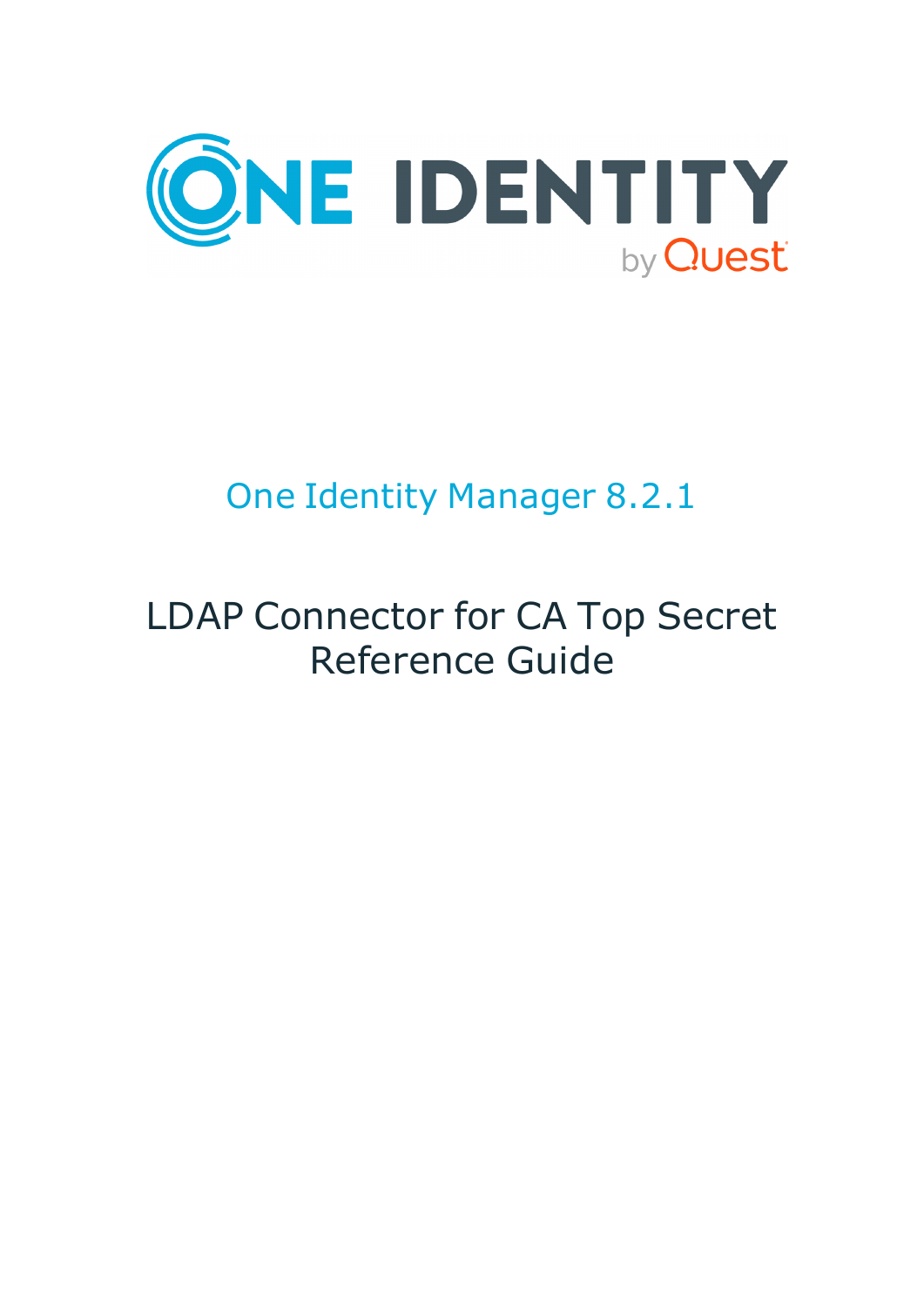#### **Copyright 2022 One Identity LLC.**

#### **ALL RIGHTS RESERVED.**

This guide contains proprietary information protected by copyright. The software described in this guide is furnished under a software license or nondisclosure agreement. This software may be used or copied only in accordance with the terms of the applicable agreement. No part of this guide may be reproduced or transmitted in any form or by any means, electronic or mechanical, including photocopying and recording for any purpose other than the purchaser's personal use without the written permission of One Identity LLC .

The information in this document is provided in connection with One Identity products. No license, express or implied, by estoppel or otherwise, to any intellectual property right is granted by this document or in connection with the sale of One Identity LLC products. EXCEPT AS SET FORTH IN THE TERMS AND CONDITIONS AS SPECIFIED IN THE LICENSE AGREEMENT FOR THIS PRODUCT, ONE IDENTITY ASSUMES NO LIABILITY WHATSOEVER AND DISCLAIMS ANY EXPRESS, IMPLIED OR STATUTORY WARRANTY RELATING TO ITS PRODUCTS INCLUDING, BUT NOT LIMITED TO, THE IMPLIED WARRANTY OF MERCHANTABILITY, FITNESS FOR A PARTICULAR PURPOSE, OR NON-INFRINGEMENT. IN NO EVENT SHALL ONE IDENTITY BE LIABLE FOR ANY DIRECT, INDIRECT, CONSEQUENTIAL, PUNITIVE, SPECIAL OR INCIDENTAL DAMAGES (INCLUDING, WITHOUT LIMITATION, DAMAGES FOR LOSS OF PROFITS, BUSINESS INTERRUPTION OR LOSS OF INFORMATION) ARISING OUT OF THE USE OR INABILITY TO USE THIS DOCUMENT, EVEN IF ONE IDENTITY HAS BEEN ADVISED OF THE POSSIBILITY OF SUCH DAMAGES. One Identity makes no representations or warranties with respect to the accuracy or completeness of the contents of this document and reserves the right to make changes to specifications and product descriptions at any time without notice. One Identity does not make any commitment to update the information contained in this document.

If you have any questions regarding your potential use of this material, contact:

One Identity LLC. Attn: LEGAL Dept 4 Polaris Way Aliso Viejo, CA 92656

Refer to our Web site ([http://www.OneIdentity.com](http://www.oneidentity.com/)) for regional and international office information.

#### **Patents**

One Identity is proud of our advanced technology. Patents and pending patents may apply to this product. For the most current information about applicable patents for this product, please visit our website at [http://www.OneIdentity.com/legal/patents.aspx](http://www.oneidentity.com/legal/patents.aspx).

#### **Trademarks**

One Identity and the One Identity logo are trademarks and registered trademarks of One Identity LLC. in the U.S.A. and other countries. For a complete list of One Identity trademarks, please visit our website at [www.OneIdentity.com/legal](http://www.oneidentity.com/legal). All other trademarks are the property of their respective owners.

#### **Legend**

**WARNING: A WARNING icon highlights a potential risk of bodily injury or property damage, for which industry-standard safety precautions are advised. This icon is often associated with electrical hazards related to hardware.**

**CAUTION: A CAUTION icon indicates potential damage to hardware or loss of data if** A **instructions are not followed.**

One Identity Manager LDAP Connector for CA Top Secret Reference Guide Updated - 27 April 2022, 02:47 Version - 8.2.1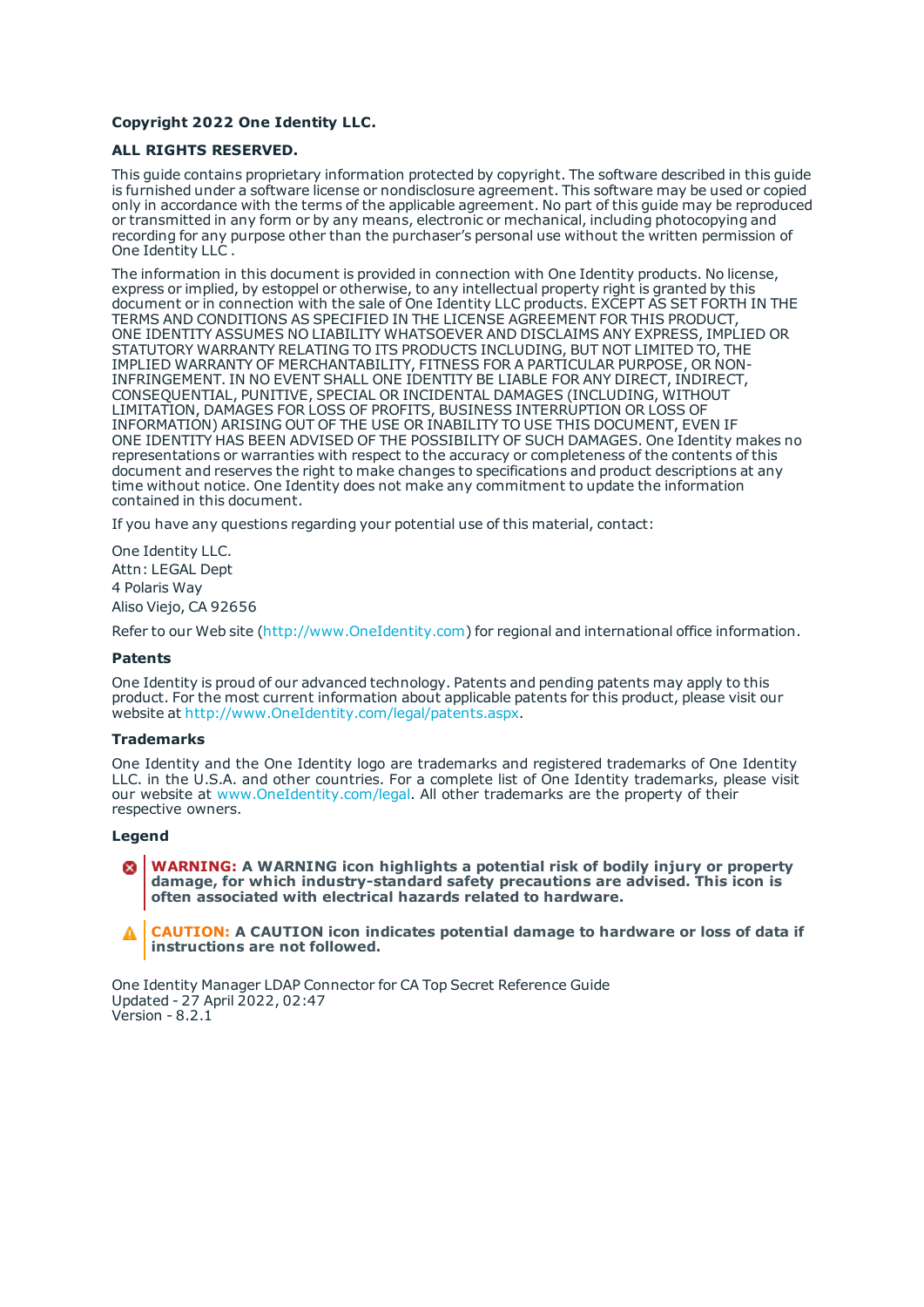# **Contents**

| Initializing and configuring the LDAP connector for CA Top Secret  4 |  |
|----------------------------------------------------------------------|--|
|                                                                      |  |
|                                                                      |  |
|                                                                      |  |
|                                                                      |  |
|                                                                      |  |
|                                                                      |  |
|                                                                      |  |
|                                                                      |  |
|                                                                      |  |
|                                                                      |  |
|                                                                      |  |
|                                                                      |  |
|                                                                      |  |
|                                                                      |  |
|                                                                      |  |
|                                                                      |  |
|                                                                      |  |
|                                                                      |  |
|                                                                      |  |
|                                                                      |  |
|                                                                      |  |
|                                                                      |  |
|                                                                      |  |
|                                                                      |  |

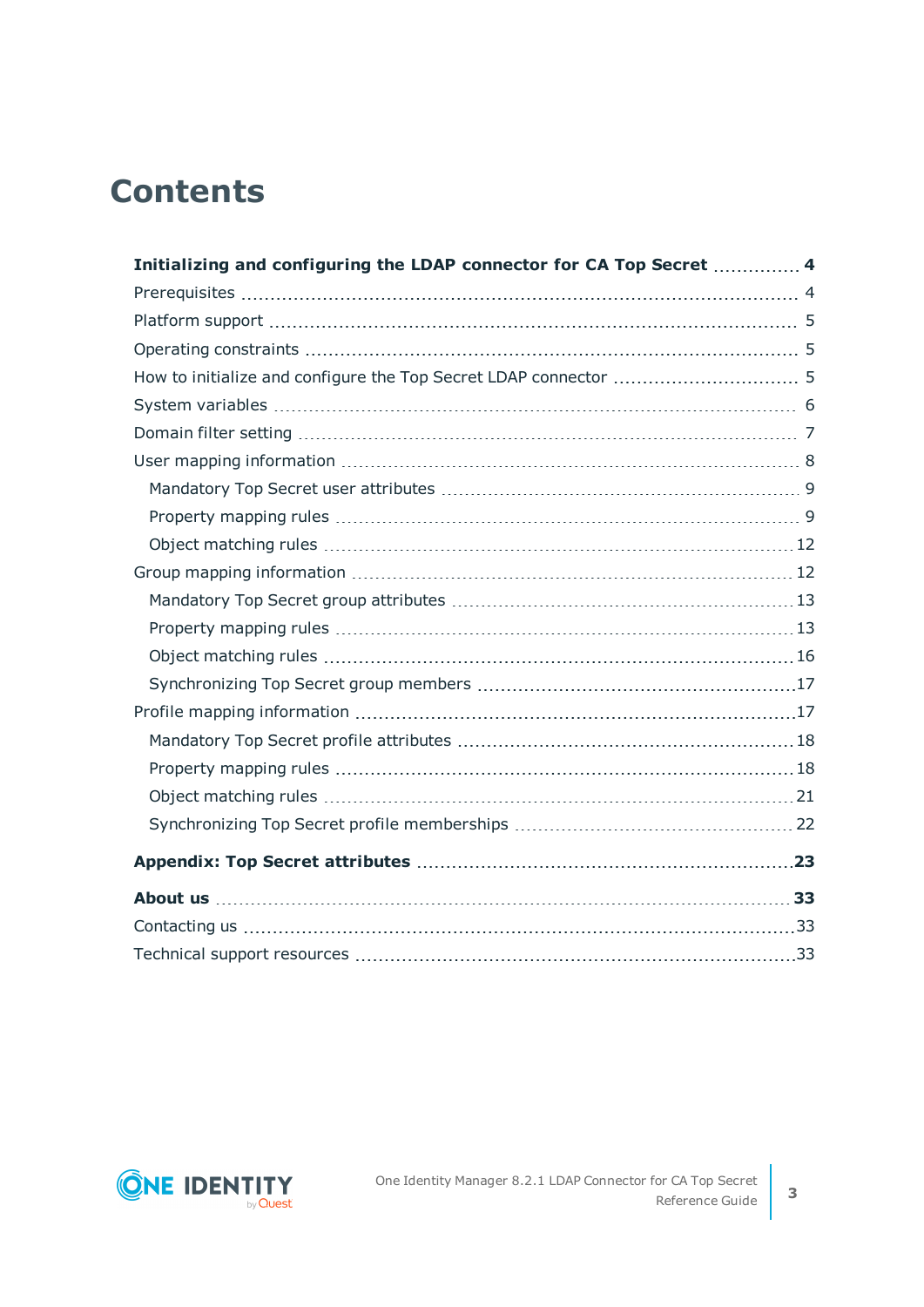# <span id="page-3-0"></span>**Initializing and configuring the LDAP connector for CA Top Secret**

This document describes how to initialize and configure the Top Secret LDAP connector into an existing One Identity Manager system. This allows the One Identity Manager system to access, read, and update data stored in a Top Secret database on an IBM mainframe.

#### **Detailed information about this topic**

- [Prerequisites](#page-3-1) on page 4
- $\cdot$  [Platform](#page-4-0) support on page 5
- Operating [constraints](#page-4-1) on page 5
- $\bullet$  How to initialize and configure the Top Secret LDAP [connector](#page-4-2) on page  $5$
- [Domain](#page-6-0) filter setting on page 7
- $\cdot$  System [variables](#page-5-0) on page 6
- $\cdot$  User mapping [information](#page-7-0) on page 8
- Group mapping [information](#page-11-1) on page 12
- Profile mapping [information](#page-16-1) on page 17
- <span id="page-3-1"></span>• Top Secret [attributes](#page-22-0) on page 23

## **Prerequisites**

- The IBM mainframe must have CA LDAP Server for z/OS installed and configured.
- An LDAP service account must be created on your Top Secret server that has the appropriate permissions to administer users and groups on this platform. The account must be given sufficient privileges so that the profiles being administered fall within the scope of the Admin user.

NOTE: Before attempting to connect to the CA LDAP Server with the Top Secret LDAP connector, first check that the LDAP server is running correctly. This can be tested with

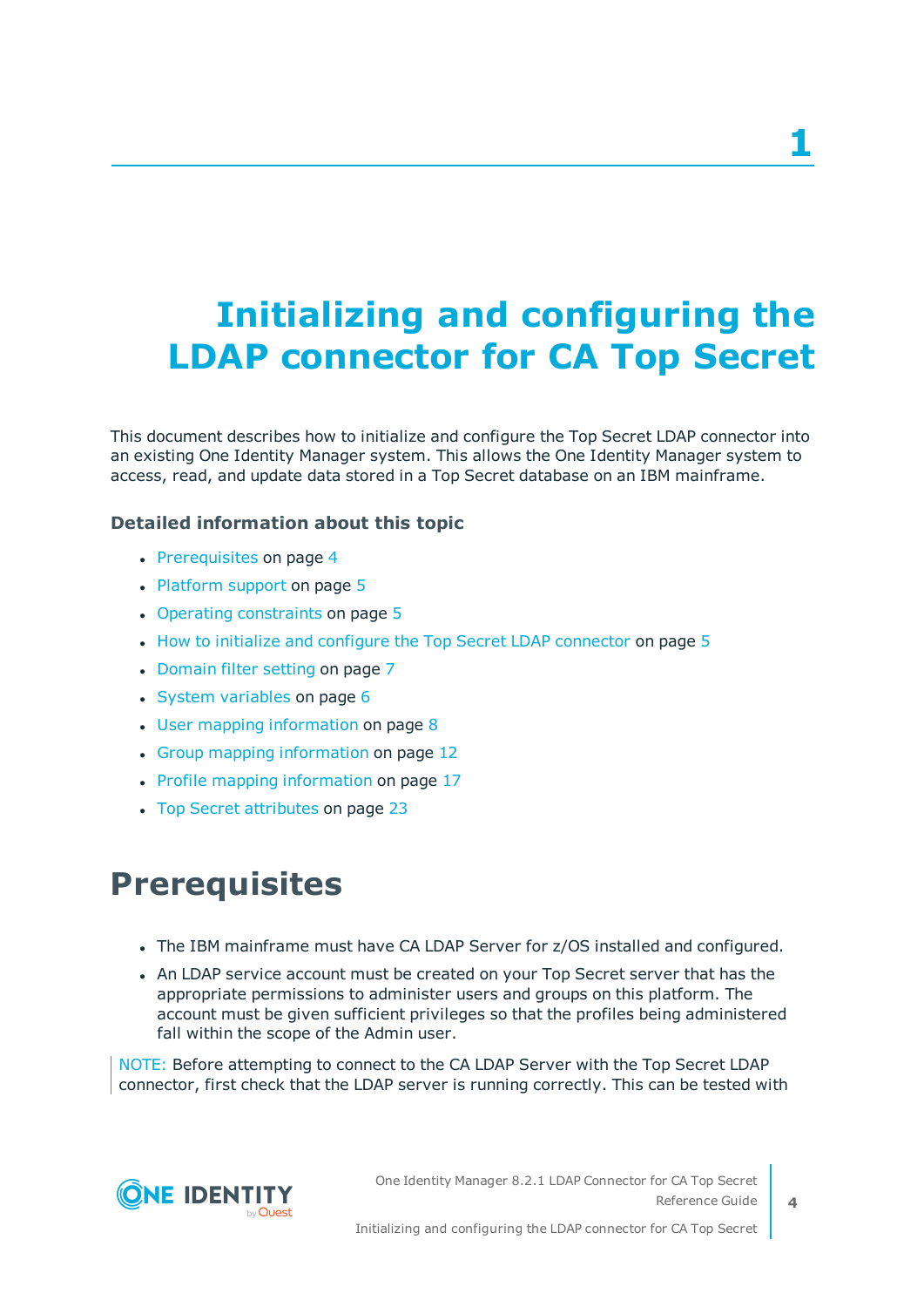any LDAP browser, for example, the LDP.exe tool from Microsoft. For more information, see your *LDAP browser documentation*.

# <span id="page-4-0"></span>**Platform support**

The Top Secret LDAP connector has been verified for synchronization against the IBM mainframe running CA Top Secret r16.0 or later.

## <span id="page-4-1"></span>**Operating constraints**

- There is an eight-character limit for user and group names on Top Secret.
- <span id="page-4-2"></span>There is an eight-character limit for passwords on Top Secret.

## **How to initialize and configure the Top Secret LDAP connector**

NOTE: The following sequence describes how you configure a synchronization project if the Synchronization Editor is in expert mode.

#### *To set up initial synchronization project for Top Secret*

- 1. Start the Synchronization Editor and log in.
- 2. From the start page, select **Start a new synchronization project**.

This starts the Synchronization Editor's project wizard.

- 3. On the **Choose target system** page, select **Top Secret LDAP Connector**.
- 4. On the **System access** page, click **Next**.
- 5. On the **Create system connection** page, select **Create new system connection**.
- 6. On the system connection wizard start page, click **Next**.
- 7. On the **Network** page:
	- a. In the **Server** field, enter the DNS name or IP address of your mainframe server.
	- b. In the **Port** field, enter the port number.
	- c. Click the **Test** button to make sure the server is accessible.

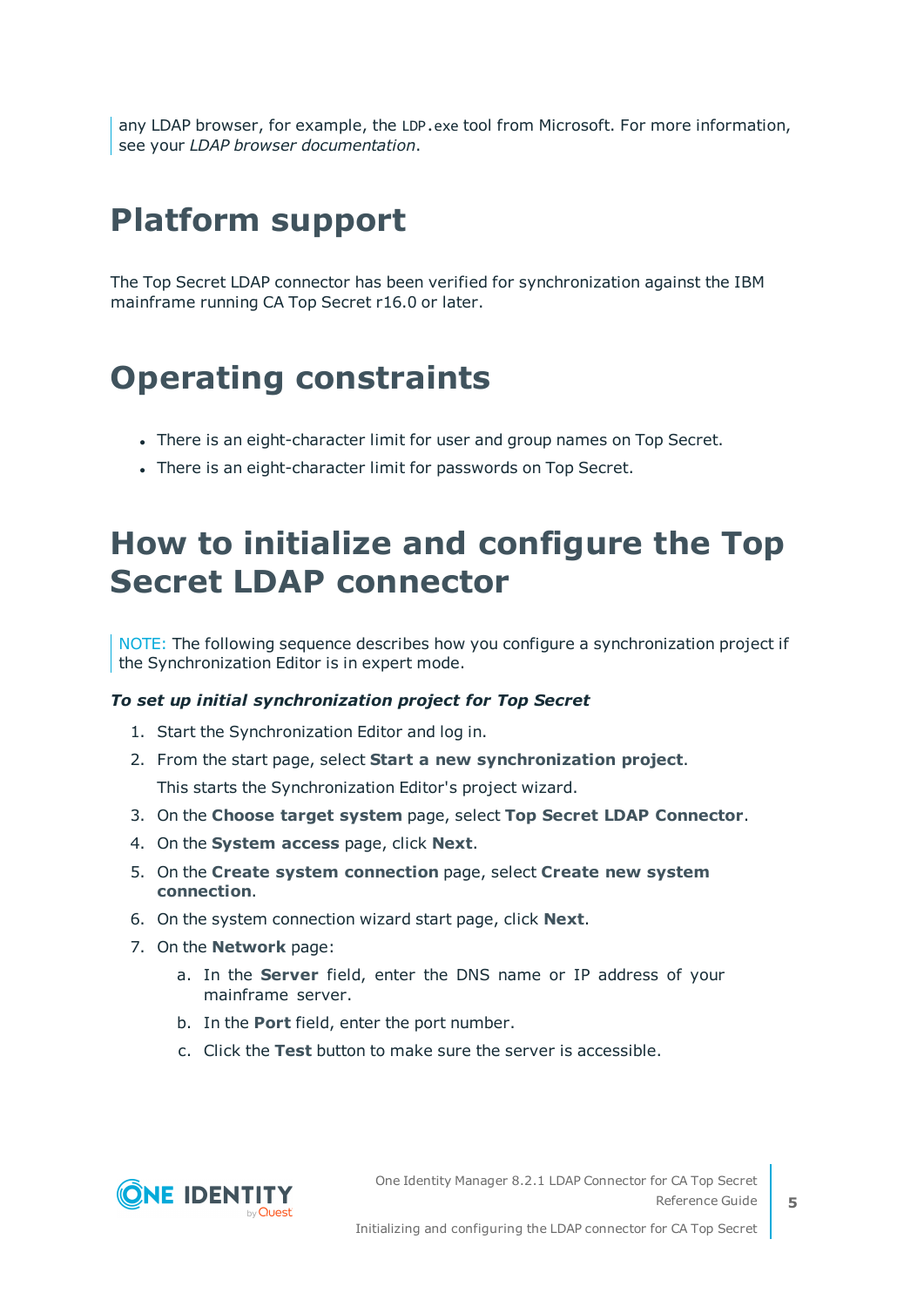- d. CA LDAP Server for z/OS supports LDAP v3. Enter the number **3** in the **Protocol version**.
- e. If SSL is to be used, check the **Use SSL** box.
- 8. On the **Authentication** page:
	- a. Set the **Authentication method** to **Basic**.
	- b. In the **Credentials** section, enter the full DN and password of the administrator account on your Top Secret system.
	- c. Click **Test** to check that the credentials are valid.

The schema is loaded from the Top Secret system.

- 9. Ignore the **Define virtual classes** page. Click **Next**.
- 10. On the **Search options** page:
	- a. In the **Base DN** drop-down, and select the correct base DN for your system.
	- b. Ignore the **Use partitioned search** check box.
- 11. Ignore the **Modification capabilities** page. Click **Next**.
- 12. Ignore the **Auxiliary class assignment** page. Click **Next**.
- 13. Ignore the **System attributes** page. Click **Next**.
- 14. Ignore the **Select dynamic group attributes** page. Click **Next**.
- 15. Ignore the **Password settings** page. Click **Next**.
- 16. Click **Finish**.

This takes you back to the Synchronization Editor project wizard.

17. On the **One Identity Manager connection** page, enter the database connection data.

This Top Secret schema loads into your One Identity Manager system. Wait for this to complete.

- 18. On the **Select project template** page, select **Create blank project**.
- 19. On the **General** page, enter a display name for your synchronization project and set a scripting language if required.
- 20. Click **Finish**.
- <span id="page-5-0"></span>21. Select **Activate project**.

## **System variables**

The following system variables must be defined for the attribute mappings.

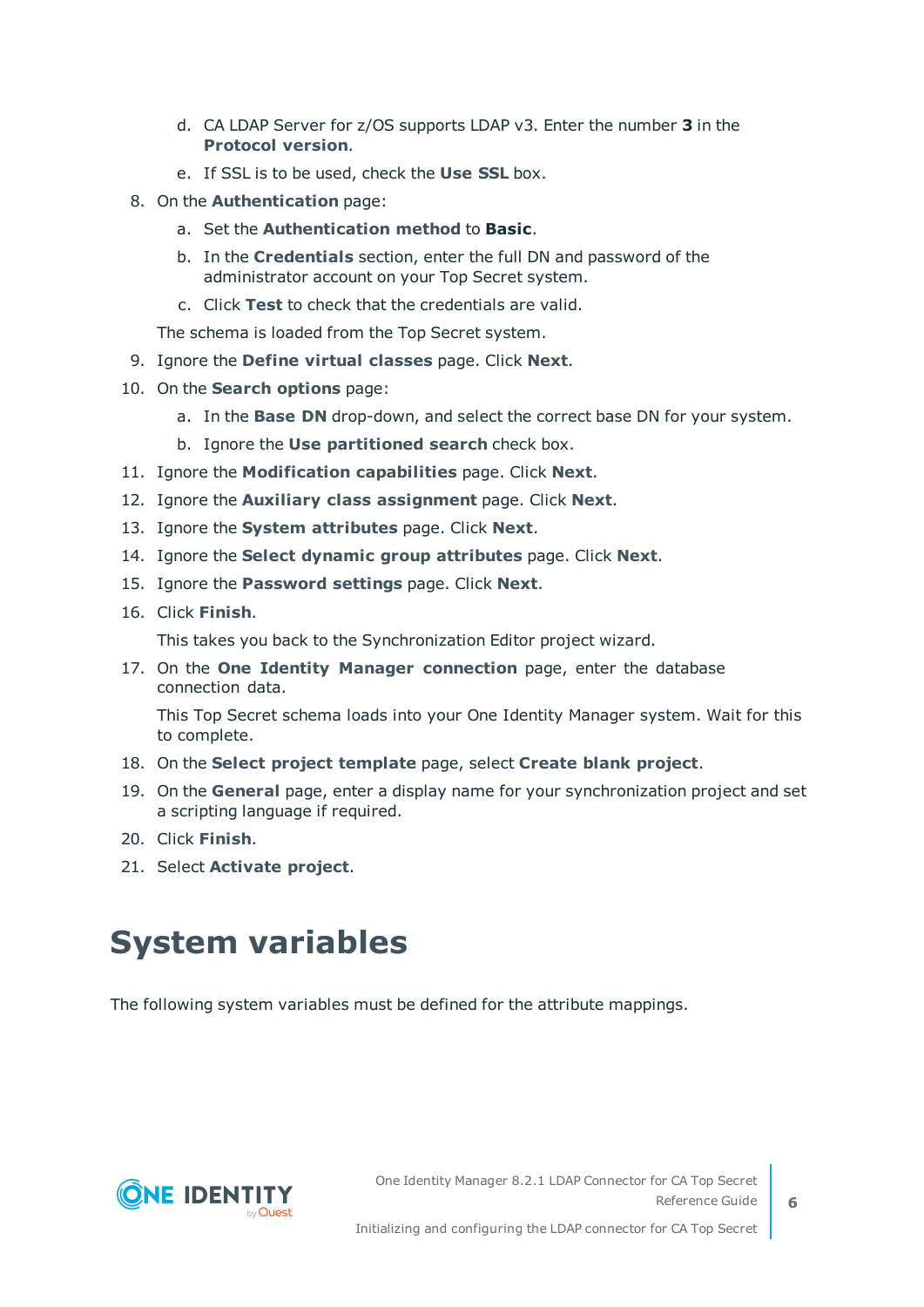#### **Table 1: System variables**

| <b>Name</b>   | Value                                                                                                                                     |
|---------------|-------------------------------------------------------------------------------------------------------------------------------------------|
| IdentDomain   | The name of your Top Secret domain: for example, TOPSECRET1                                                                               |
| UserLocation  | Parent DN of your Top Secret user container: for example,<br>tssadmingrp=acids, host=topsecret1, o=mycompany, c=com                       |
| GroupLocation | Parent DN of your Top Secret group container: for example,<br>tssadmingrp=groups, host=topsecret1, o=mycompany, c=com                     |
|               | ProfileLocation Parent DN of your Top Secret profile container: for example,<br>tssadmingrp=profiles, host=topsecret1, o=mycompany, c=com |

For more detailed information about variables, see the *One Identity Manager Target System Synchronization Reference Guide*.

#### **Related topics**

- [Domain](#page-6-0) filter setting on page 7
- $\cdot$  User mapping [information](#page-7-0) on page 8
- Group mapping [information](#page-11-1) on page 12
- Profile mapping [information](#page-16-1) on page 17

# <span id="page-6-0"></span>**Domain filter setting**

A domain filter must be created to identify information that has been retrieved from the Top Secret database to keep it separate from other imported data.

#### *To create a domain filter:*

- 1. Update the One Identity Manager schema so that all entries are included.
	- a. In the Synchronization Editor, open your Top Secret project.
	- b. Select **Configuration > One Identity Manager connection**.
	- c. In the **General** section, click **Update schema**.
	- d. Click **Yes** in the next two dialogs.
	- e. Click **OK** when completed.
- 2. In the Manager
	- a. Select **LDAP > Domains**.
	- b. In the result list toolbar, click  $\mathbf{H}$ .

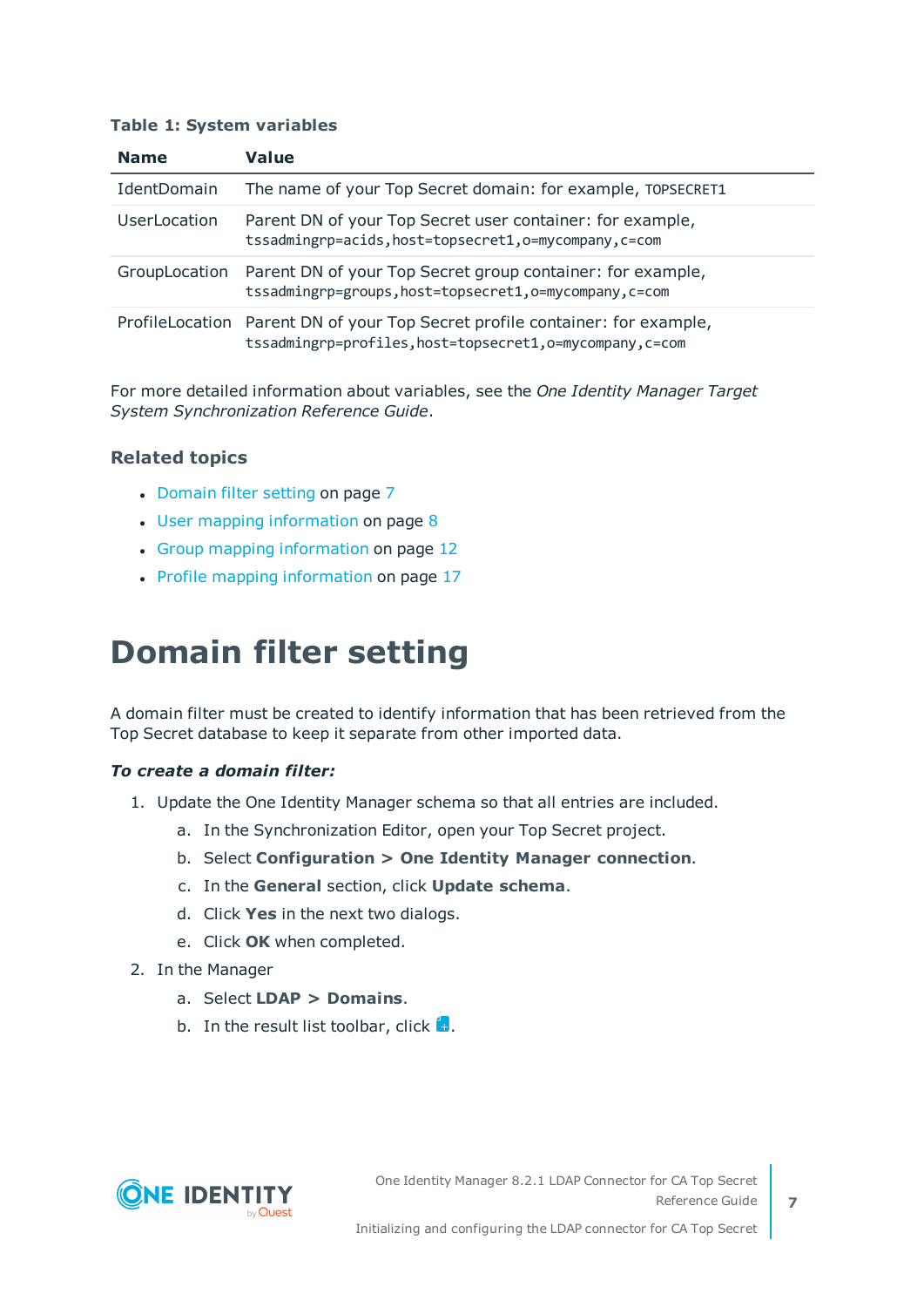c. On the **General** tab, enter the following general master data:

#### **Table 2: Domain master data**

| <b>Property</b>            | <b>Description</b>                                                                  |
|----------------------------|-------------------------------------------------------------------------------------|
| Display name               | Display name: for example, Top Secret Domain                                        |
| Distinguished<br>name      | Distinguished name of the domain: for example,<br>host=topsecret1,o=mycompany,c=com |
| Domain                     | Domain name: for example, TOPSECRET1                                                |
| Structural<br>object class | Structural object class representing the object type: enter<br><b>DCOBJECT</b>      |

- d. Save the changes.
- 3. In the Synchronization Editor, open your Top Secret project.
	- a. Select **Configuration > One Identity Manager connection**.
	- b. Select **Scope view** and click **Edit scope**.
	- c. Select the object type LDPDomain in the **Scope hierarchy** list and set the **Object filter** to Ident Domain ='\$IdentDomain\$'.
	- d. Save the changes.

For more detailed information about scopes, see the *One Identity Manager Target System Synchronization Reference Guide*.

#### **Related topics**

 $\cdot$  System [variables](#page-5-0) on page 6

# <span id="page-7-0"></span>**User mapping information**

This section shows a possible mapping between a user account in Top Secret and the standard One Identity Manager database table called LDAPAccount.

- Set up a new mapping from LDAPAccount(all) to tssacid(all).

For more detailed information about setting up mappings, see the *One Identity Manager Target System Synchronization Reference Guide*.

#### **Detailed information about this topic**

- [Mandatory](#page-8-0) Top Secret user attributes on page 9
- Property [mapping](#page-8-1) rules on page 9
- Object [matching](#page-11-0) rules on page 12

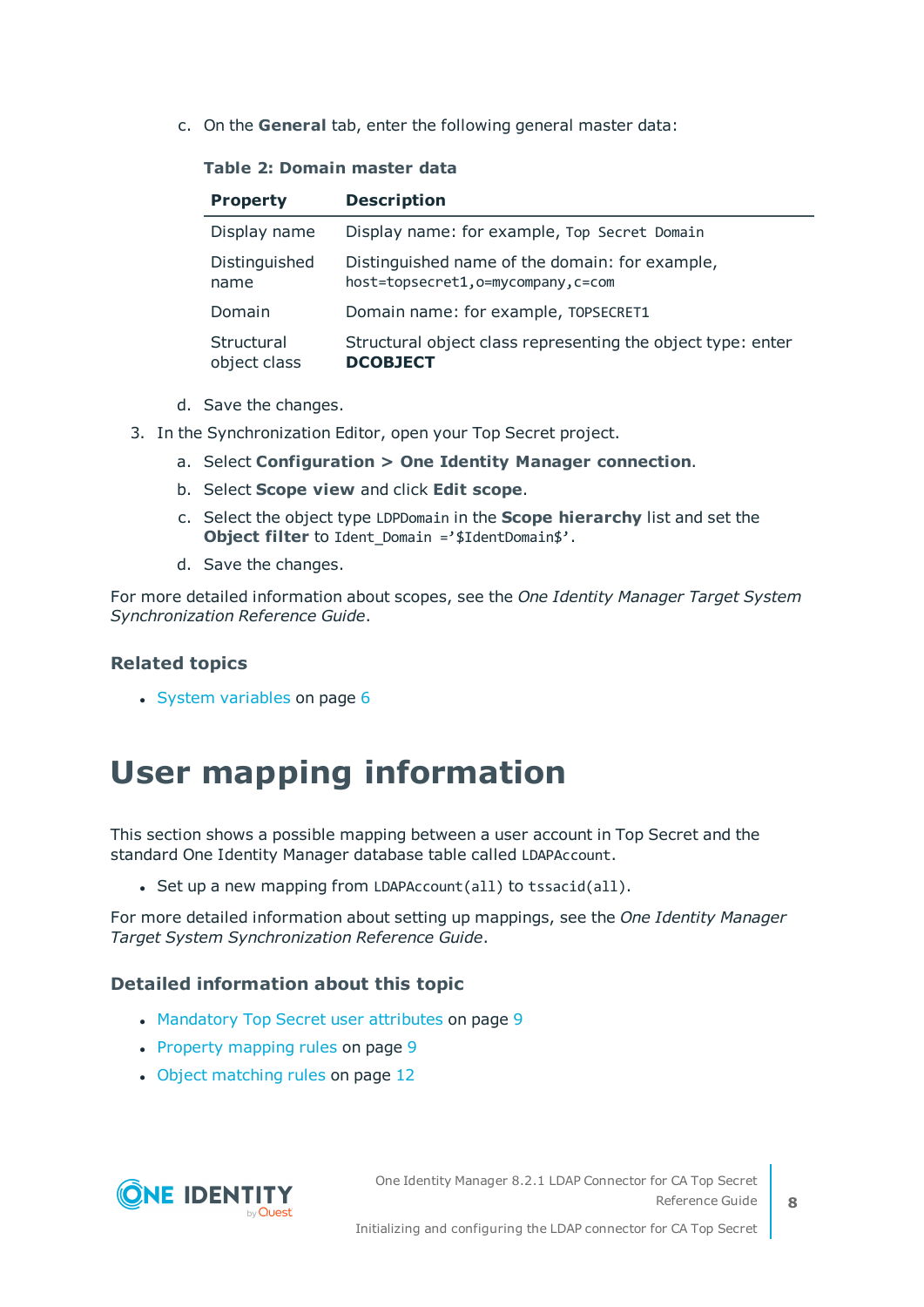### <span id="page-8-0"></span>**Mandatory Top Secret user attributes**

When creating a user in the Top Secret database, the following LDAP attributes must be defined:

- objectclass
- tssacid
- $\bullet$  name
- Department
- <sup>l</sup> userPassword

#### **Related topics**

- Property [mapping](#page-8-1) rules on page 9
- Object [matching](#page-11-0) rules on page 12

### <span id="page-8-1"></span>**Property mapping rules**

<sup>l</sup> CanonicalName ← vrtEntryCanonicalName

vrtEntryCanonicalName is a virtual property, set to the canonical name of the object in the connector. Select the **Ignore case sensitivity** check box.

Sample value:

COM/MYCOMPANY/TOPSECRET1/ACIDS/USER1234

• cn  $\leftarrow$  → tssacid

On the Top Secret system, tssacid is the user ID. Select the **Ignore case sensitivity** check box.

Sample value:

USER1234

• DistinguishedName ← vrtEntryDN

vrtEntryDN is a virtual property, set to the DN of the object in the connector. Once this mapping rule is created, edit the mapping rule by clicking on it. Select the **Ignore case sensitivity** check box.

Sample value:

tssacid=USER1234,tssadmingrp=acids,host=topsecret1,o=mycompany,c=com

• ObjectClass  $\leftarrow \rightarrow$  objectClass

The objectClass attribute (multi-valued) on the Top Secret system. Select the **Ignore case sensitivity** check box.

Sample value:



**9**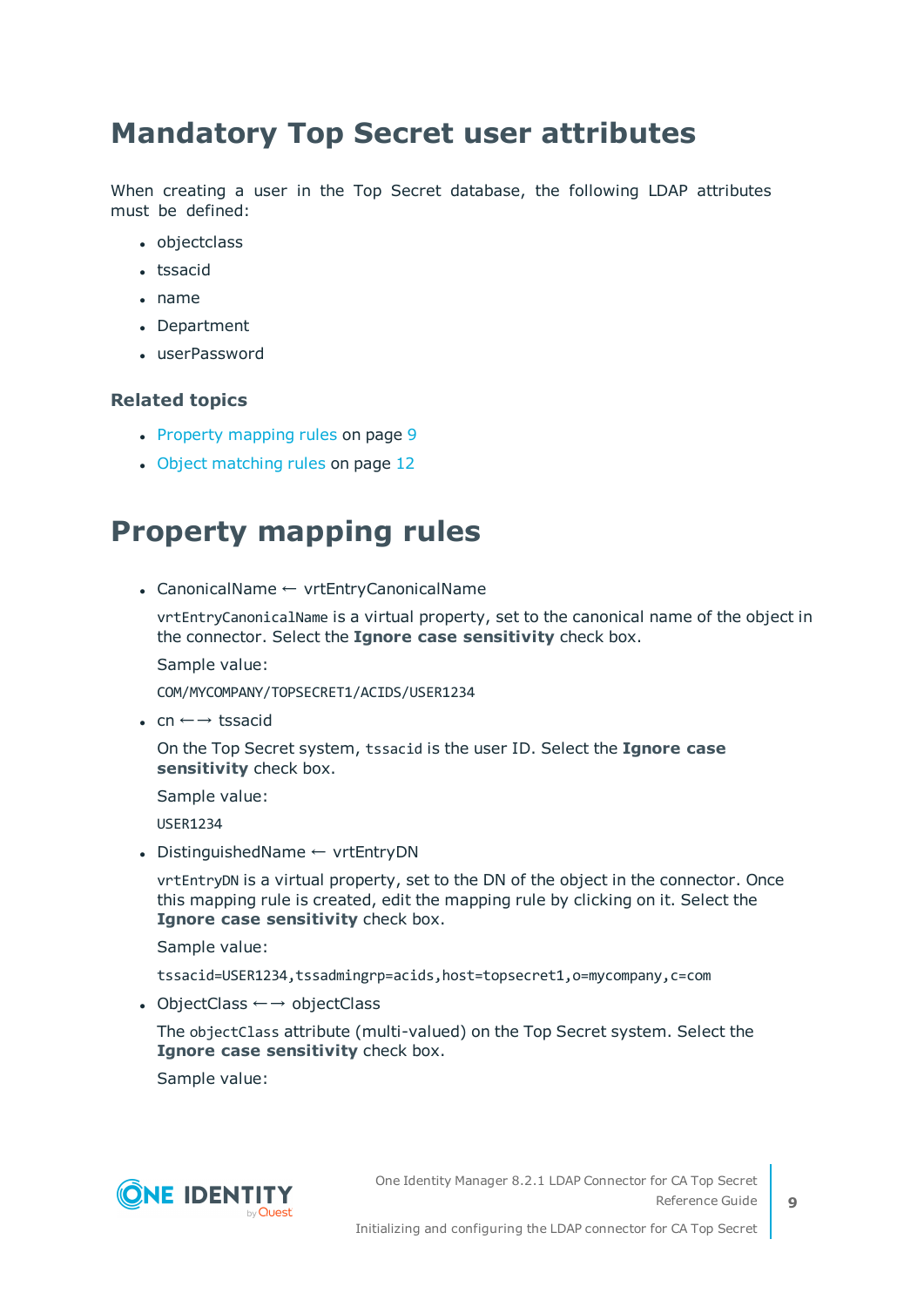TSSACID

• StructuralObjectClass ← vrtStructuralObjectClass

vrtStructuralObjectClass on the Top Secret system defines the single object class for the object type. Select the **Ignore case sensitivity** check box.

Sample value:

**TSSACID** 

• UID LDPDomain ← vrtIdentDomain

Create a fixed-value property variable on the Top Secret side calledvrtIdentDomain that is set to the value \$IdentDomain\$. Map this to UID LDPDomain. This will cause a conflict and the Property Mapping Rule Conflict Wizard opens automatically.

#### *To resolve the conflict*

- 1. In the Property Mapping Rule Conflict Wizard, select the first option and click **OK**.
- 2. On the **Select an element** page, select **Ident\_Domain** and click **OK**.
- 3. Confirm the security prompt with **OK**.
- 4. On the **Edit property** page:
	- a. Clear **Save unresolvable keys**.
	- b. Select **Handle failure to resolve as error**.
- 5. To close the Property Mapping Rule Conflict Wizard, click **OK**.

Sample value:

TOPSECRET1

• vrtParentDN  $\rightarrow$  vrtEntryParentDN

Create a fixed-value property variable on the One Identity Manager side called vrtParentDN equal to a fixed string with value \$UserLocation\$. Map this to vrtEntryParentDN on the Top Secret side. Select the **Ignore case sensitivity** check box.

Sample value:

tssadmingrp=acids,host=topsecret1,o=mycompany,c=com

• BusinessCategory  $\leftarrow$  → Department

The Department attribute defines the Top Secret department assigned to the user. Select the **Ignore case sensitivity** check box.

Sample value:

TSSDEPT1

• Description  $\leftarrow$  → name

The name attribute contains a description for the user. Select the **Ignore case sensitivity** check box.

Sample value:

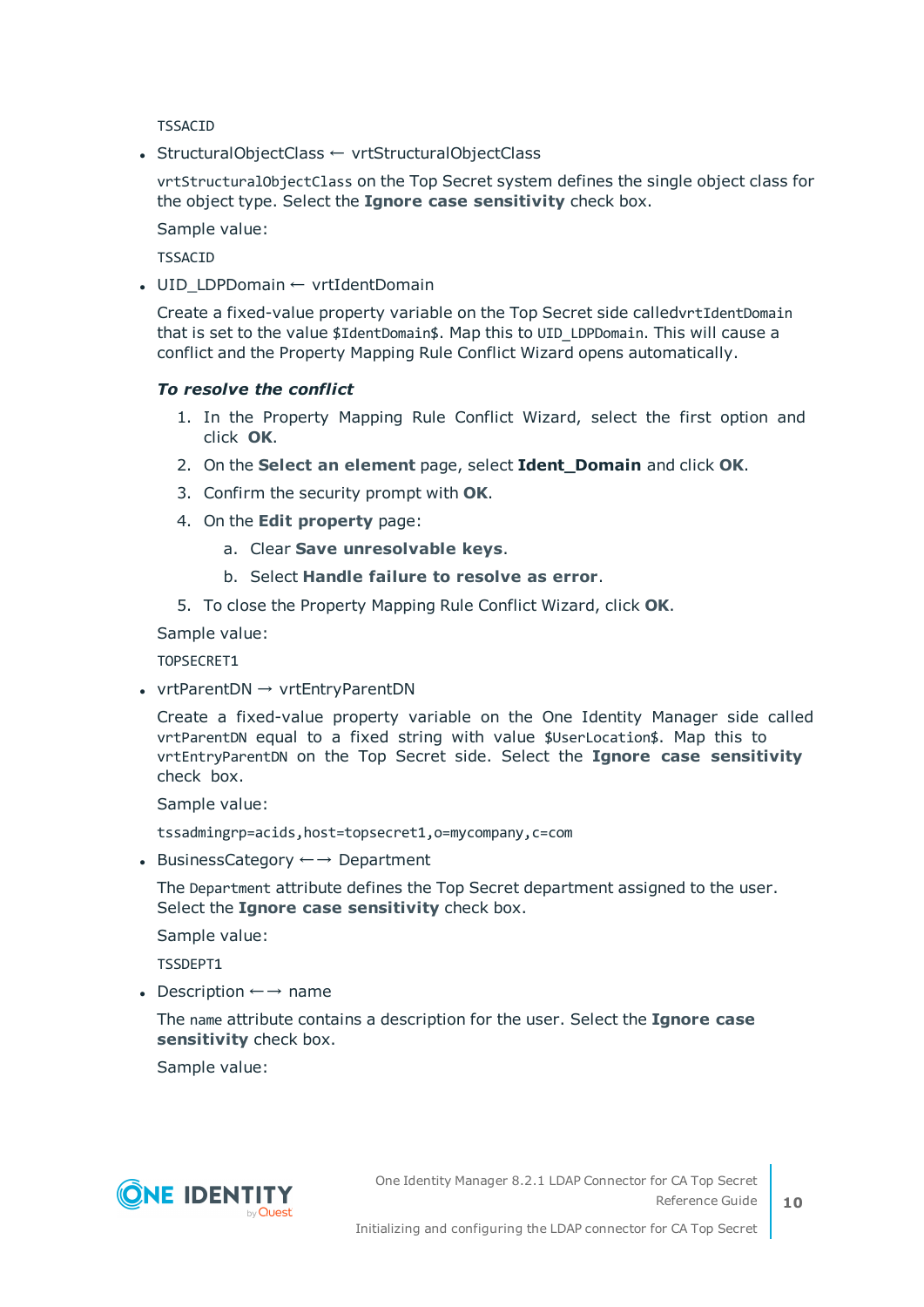TEST USER

•  $vrtRDN \rightarrow vrtEntryRDN$ 

Create a new variable on the One Identity Manager side of type **Script Property** with the name vrtRDN and a data type of **String**. In the **Scripts** section, enter one of the following scripts in the **Read script** section, depending on whether your project is configured for C# or Visual Basic.

C# Script:

references VI.TSUtils.dll;

return (VI.TargetSystem.Base.Utils.LDAP.RDN.Create("cn", useOldValues ? \$cn [o]\$ : \$cn\$).ToString()).Replace("cn=","tssacid=");

VB Script:

```
References VI.TSUtils.dll
Imports VI.TargetSystem.Base.Utils.LDAP
Dim name as String = ""
If useOldValues Then
name = $cn[o]$
Else
name = $cn$End If
```
return RDN.Create("cn",name).ToString().Replace("cn=","tssacid=")

Then map vrtRDN to vrtEntryRDN on the Top Secret side.

Sample value:

tssacid=USER1234

• userPassword  $\rightarrow$  userPassword

Used to change a user's password in Top Secret. A condition needs to be set on this rule to map the password only when there is a value to be copied.

#### *To add a condition*

- 1. Create the mapping.
- 2. Edit the property mapping rule.
- 3. Expand the **Condition for execution** section at the bottom of the dialog.
- 4. Click **Add condition** and set the following condition (a blank password is indicated by using two apostrophe characters).

Left.UserPassword<>''

#### **Related topics**

- [Mandatory](#page-8-0) Top Secret user attributes on page 9
- Object [matching](#page-11-0) rules on page 12



One Identity Manager 8.2.1 LDAP Connector for CA Top Secret Reference Guide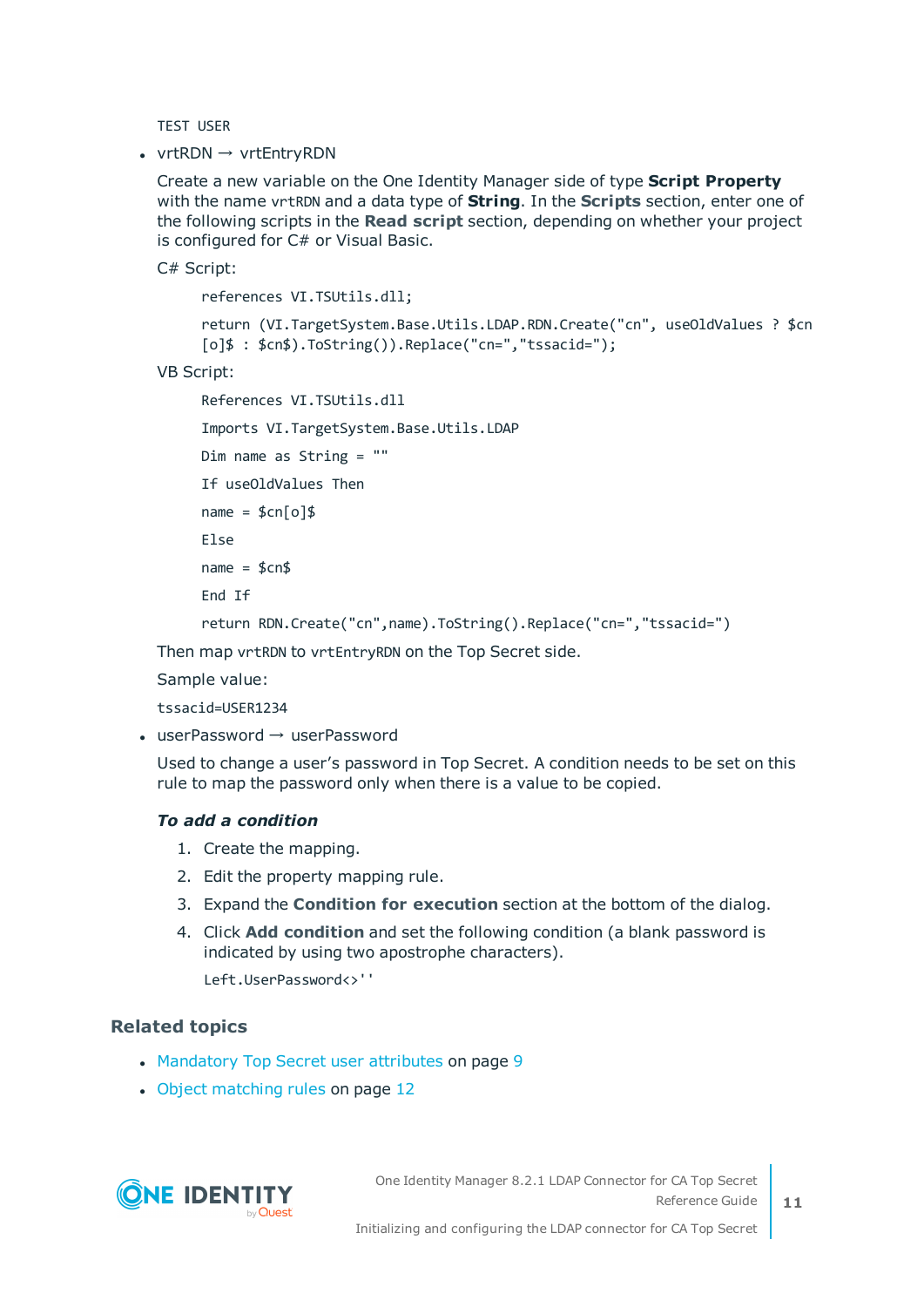### <span id="page-11-0"></span>**Object matching rules**

• DistinguishedName (primary rule) vrtEntryDN

vrtEntryDN is a virtual property set to the DN of the object in the connector. This forms a unique ID to distinguish individual user objects on the Top Secret system.

#### *To convert this mapping into an object matching rule*

- 1. Select the property mapping rule in the rule window.
- 2. Click  $\overline{a}$  in the rule view toolbar.

A message appears.

3. Click **Yes** to convert the property mapping rule into an object matching rule and save a copy of the property mapping rule. Do not mark this rule as casesensitive. Leave the check box cleared.

Sample value:

tssacid=USER1234,tssadmingrp=acids,host=topsecret1,o=mycompany,c=com

#### **Related topics**

- [Mandatory](#page-8-0) Top Secret user attributes on page 9
- <span id="page-11-1"></span>• Property [mapping](#page-8-1) rules on page 9

## **Group mapping information**

This section shows a possible mapping between a group in Top Secret and the standard One Identity Manager database table called LDAPGroup.

• Set up a new mapping from LDAPGroup(all) to tssgroup(all).

For more detailed information about setting up mappings, see the *One Identity Manager Target System Synchronization Reference Guide*.

#### **Detailed information about this topic**

- [Mandatory](#page-12-0) Top Secret group attributes on page 13
- $\cdot$  Property [mapping](#page-12-1) rules on page 13
- Object [matching](#page-15-0) rules on page 16
- [Synchronizing](#page-16-0) Top Secret group members on page 17

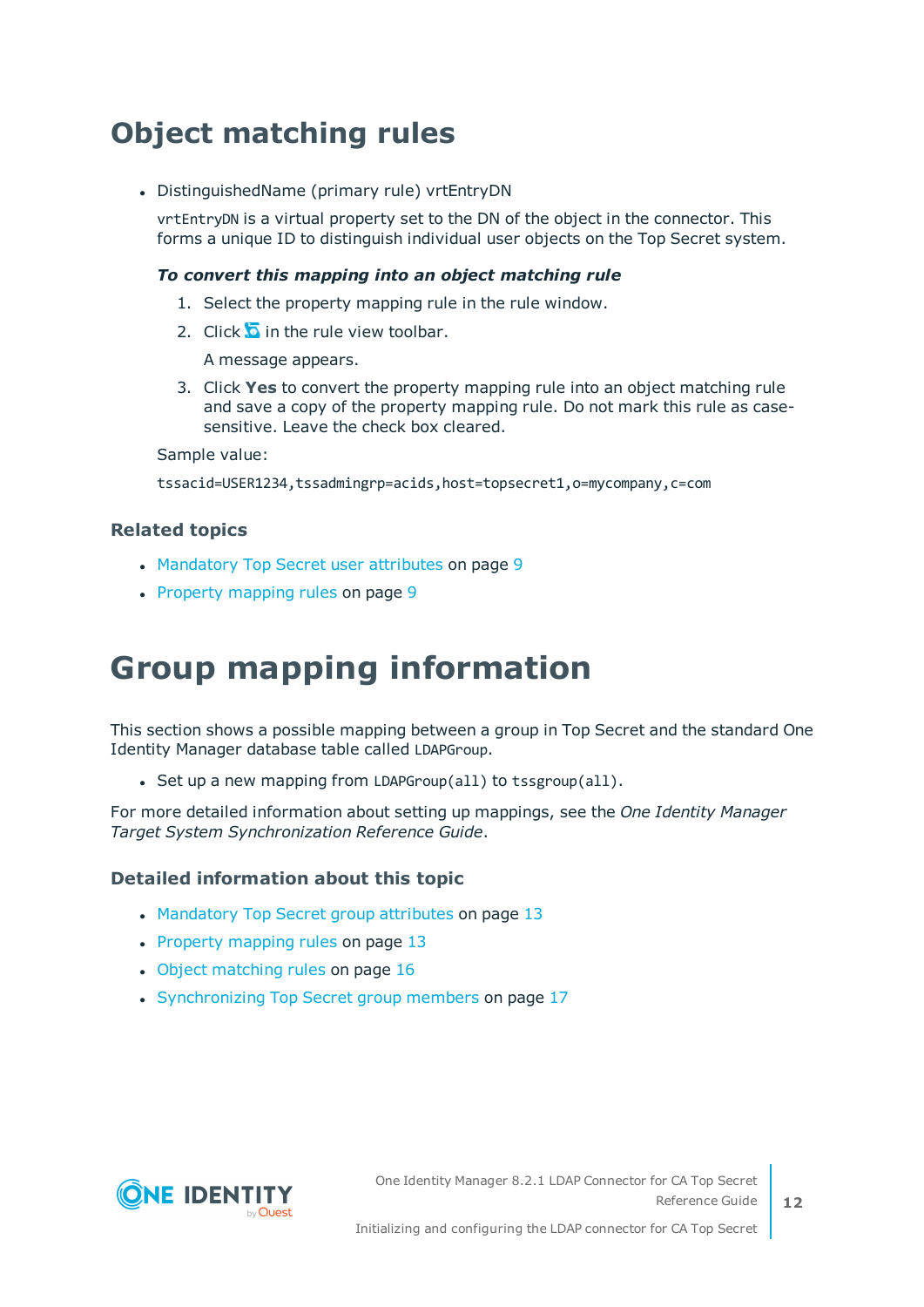### <span id="page-12-0"></span>**Mandatory Top Secret group attributes**

When creating a group in the Top Secret database, the following LDAP attributes must be defined:

- objectclass
- $\cdot$  tssgroup
- $\cdot$  name
- Department
- User-Type

#### **Related topics**

- $\cdot$  Property [mapping](#page-12-1) rules on page 13
- Object [matching](#page-15-0) rules on page 16

### <span id="page-12-1"></span>**Property mapping rules**

• CanonicalName ← vrtEntryCanonicalName

vrtEntryCanonicalName is a virtual property, set to the canonical name of the object in the connector. Select the **Ignore case sensitivity** check box.

Sample value:

COM/MYCOMPANY/TOPSECRET1/GROUPS/GROUP123

• cn  $\leftarrow$  → tssgroup

On the Top Secret system, tssgroup is the group ID. Select the **Ignore case sensitivity** check box.

Sample value:

GROUP123

• DistinguishedName ← vrtEntryDN

vrtEntryDN is a virtual property, set to the DN of the object in the connector.

Sample value:

tssgroup=GROUP123,tssadmingrp=groups,host=topsecret1,o=mycompany,c=com

• ObjectClass  $\leftarrow$  → objectClass

The objectClass attribute (multi-valued) on the Top Secret system. Select the **Ignore case sensitivity** check box.

Sample value:

**TSSGROUP** 



**13**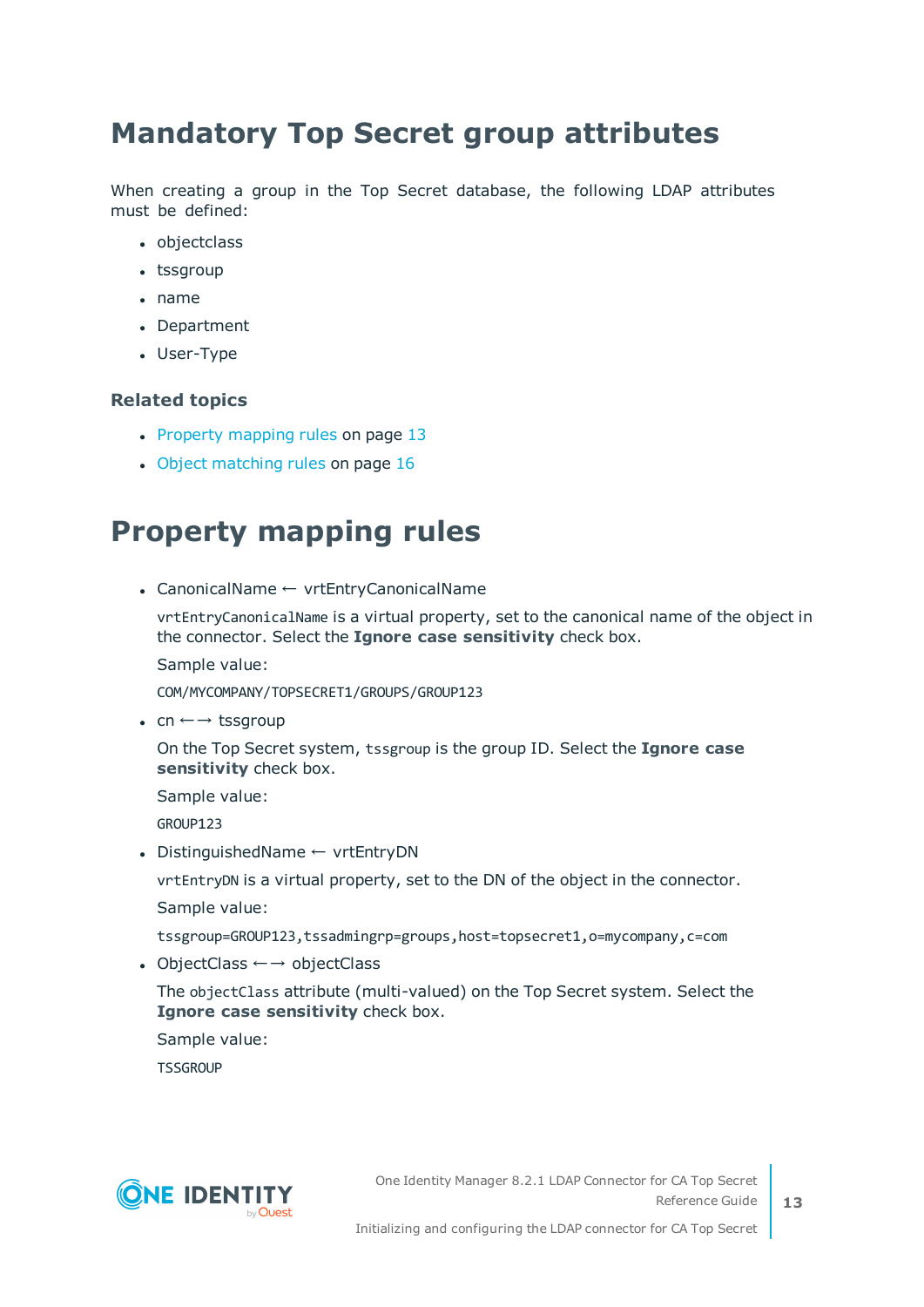• StructuralObjectClass ← vrtStructuralObjectClass

vrtStructuralObjectClass on the Top Secret system defines the single object class for the object type. Select the **Ignore case sensitivity** check box.

Sample value:

**TSSGROUP** 

• UID LDPDomain ← vrtIdentDomain

Create a fixed-value property variable on the Top Secret side calledvrtIdentDomain that is set to the value \$IdentDomain\$. Map this to UID\_LDPDomain. This causes a conflict and the Property Mapping Rule Conflict Wizard opens automatically.

#### *To resolve the conflict*

- 1. In the Property Mapping Rule Conflict Wizard, select the first option and click **OK**.
- 2. On the **Select an element** page, select **Ident\_Domain** and click **OK**.
- 3. Confirm the security prompt with **OK**.
- 4. On the **Edit property** page,
	- a. Clear **Save unresolvable keys**.
	- b. Enable **Handle failure to resolve as error**.
- 5. To close the Property Mapping Rule Conflict Wizard, click **OK**.

Sample value:

TOPSECRET1

• vrtParentDN  $\rightarrow$  vrtEntryParentDN

Create a virtual attribute on the One Identity Manager side equal to a fixed string representing the parent DN for the object that is being manipulated. Select the **Ignore case sensitivity** check box.

Sample value:

tssadmingrp=groups,host=topsecret1,o=mycompany,c=com

• vrtRDN  $\rightarrow$  vrtEntryRDN

Create a new variable on the One Identity Manager side of type **Script Property** with the name vrtRDN and a data type of **String**. In the **Scripts** section, enter one of the following scripts in the **Read script** section, depending on whether your project is configured for C# or Visual Basic.

C# Script:

references VI.TSUtils.dll;

```
return (VI.TargetSystem.Base.Utils.LDAP.RDN.Create("cn", useOldValues ? $cn
[o]$ : $cn$).ToString()).Replace("cn=","tssgroup=");
```
VB Script:

```
References VI.TSUtils.dll
```


**14**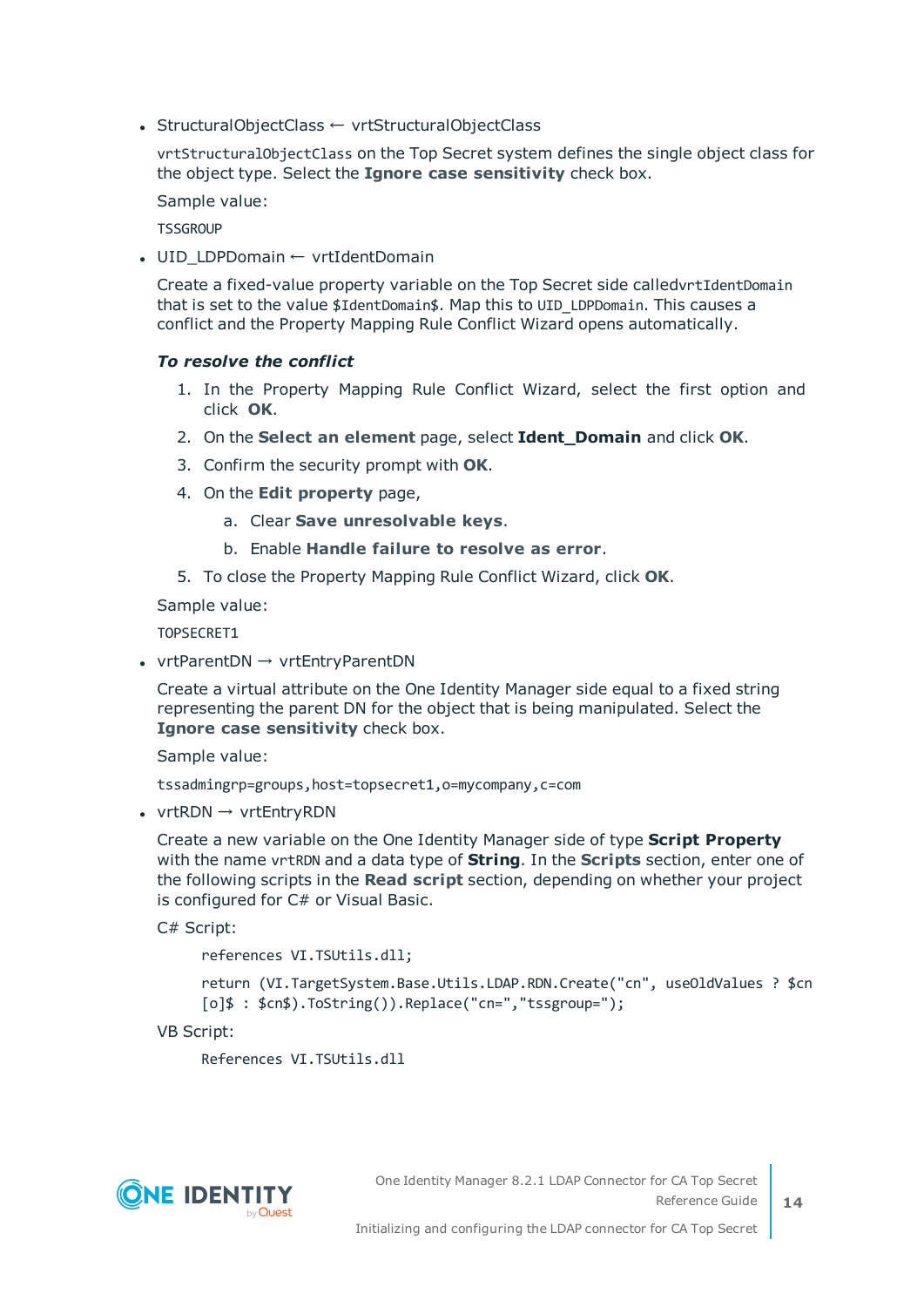```
Imports VI.TargetSystem.Base.Utils.LDAP
Dim name as String = ""
If useOldValues Then
name = $cn[o]$
Else
name = $cn$End If
return RDN.Create("cn",name).ToString().Replace("cn=","tssgroup=")
```
Then map vrtRDN to vrtEntryRDN on the Top Secret side.

Sample value:

tssgroup=GROUP123

• Description  $\leftarrow \rightarrow$  name

The name attribute contains a description for the group. Select the **Ignore case sensitivity** check box.

Sample value:

TEST GROUP

• UID\_LDAPContainer ← vrtEmpty

This is a workaround needed to support group mappings. Create a new fixed-value variable on the Top Secret side of type **String** with no value called vrtEmpty. This is mapped to UID\_LDAPContainer. This generates a property mapping rule conflict.

#### *To resolve the conflict*

- <sup>l</sup> In the Property Mapping Rule Conflict Wizard, highlight **Select this option if you do not want to change anything** and click **OK**.
- vrtMember  $\leftarrow \rightarrow$  uniqueMember

This mapping is used to synchronize group membership information.

- 1. Create a new virtual entry on the One Identity Manager side of type **Members of M:N schema types** with the name vrtMember. Select the **Ignore case** and **Enable relative component handling** check boxes.
- 2. Add the following M:N schema types:
	- a. Add an entry for LDAPAccountInLDAPGroup. Set the left box to UID LDAPGroup and the right box to UID\_LDAPAccount. Set the **Primary Key Property** to DistinguishedName.
	- b. Add an entry for LDAPGroupInLDAPGroup. Set the left box to UID\_ LDAPGroupChild and the right box to UID\_LDAPGroupParent. Set the **Primary Key Property** to DistinguishedName.
- 3. Create a new mapping rule of type **Multi-reference mapping rule**. Set the rule name to **Member** and the mapping direction to **Both directions**. Set the

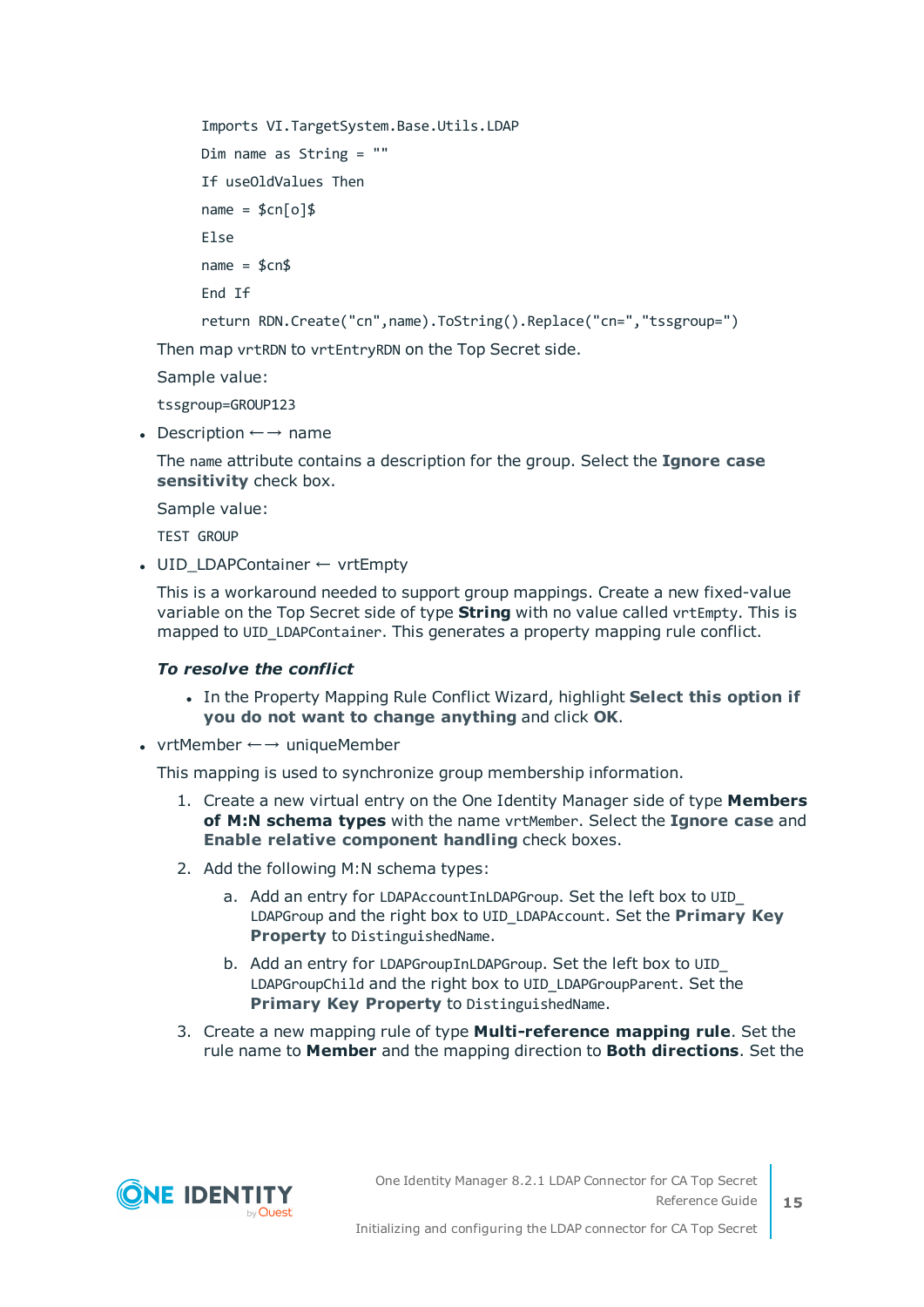One Identity Manager schema property to vrtMember and the Top Secret schema property to uniqueMember.

• vrtType  $\rightarrow$  User-Type

Create a new fixed-value property on theOne Identity Manager side of type **String** with the value GROUP. Call the property vrtType. Map this to User-Type on the Top Secret side. Select the **Ignore case sensitivity** check box.

• SeeAlso  $\leftarrow$  → Department

The Department attribute defines the Top Secret department assigned to the group. A suitable string attribute on the One Identity Manager side to store this value is SeeAlso. Select the **Ignore case sensitivity** check box.

Sample value: TSSDEPT1

#### **Related topics**

- [Mandatory](#page-12-0) Top Secret group attributes on page 13
- Object [matching](#page-15-0) rules on page 16

### <span id="page-15-0"></span>**Object matching rules**

• DistinguishedName (primary rule) vrtEntryDN

vrtEntryDN is a virtual property, set to the DN of the object in the connector. This forms a unique ID to distinguish individual user objects on the Top Secret system.

#### *To convert this mapping into an object matching rule*

- 1. Select the property mapping rule in the rule window.
- 2. Click  $\overline{a}$  in the rule view toolbar.

A message appears.

3. Click **Yes** to convert the property mapping rule into an object matching rule and save a copy of the property mapping rule.

Sample value:

tssgroup=GROUP123,tssadmingrp=groups,host=topsecret1,o=mycompany,c=com

#### **Related topics**

- [Mandatory](#page-12-0) Top Secret group attributes on page 13
- Property [mapping](#page-12-1) rules on page 13

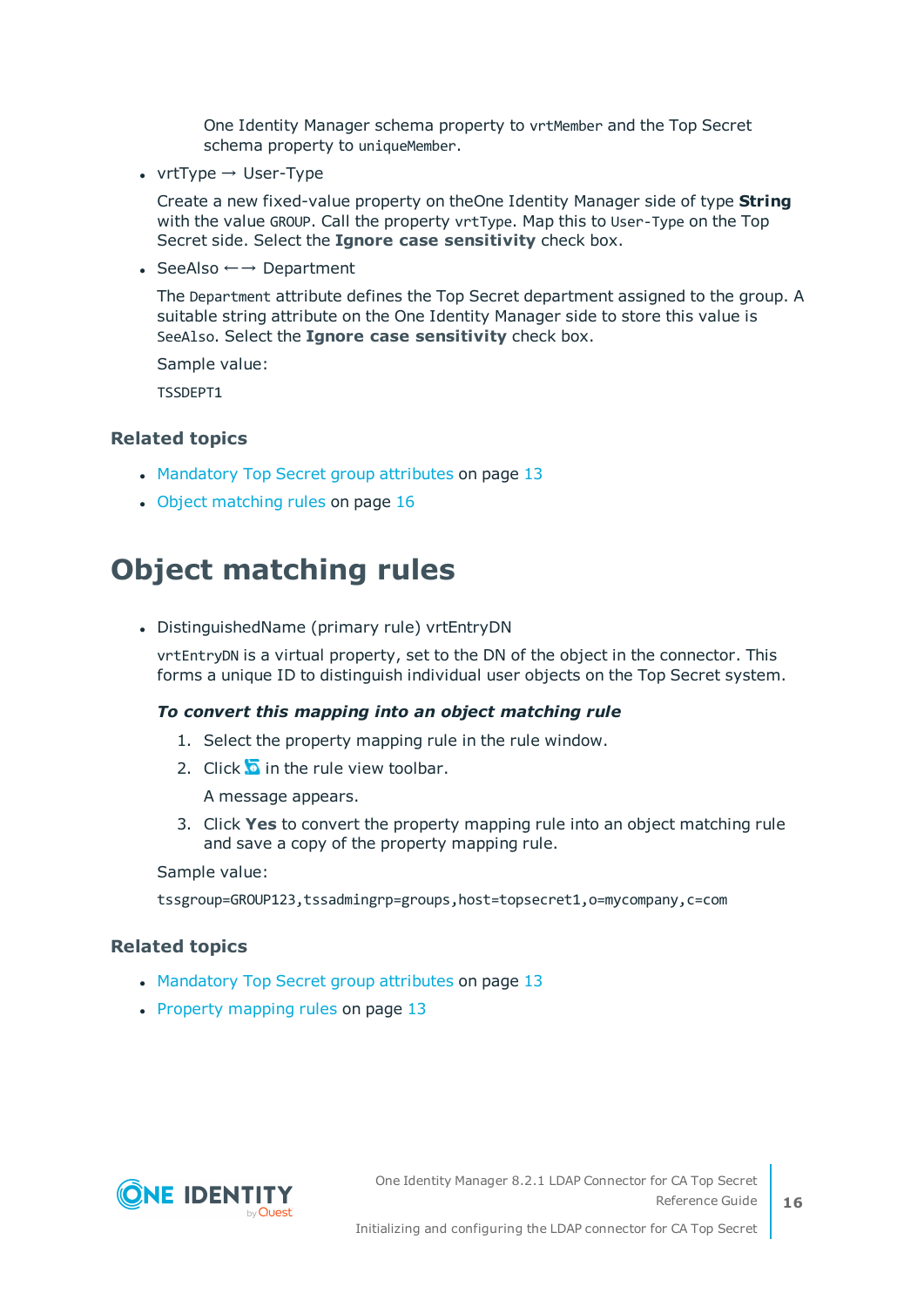### <span id="page-16-0"></span>**Synchronizing Top Secret group members**

The members of a Top Secret group can be found in the group's uniqueMember attribute. This is a multi-valued attribute that contains a list of all group members (tssacids). The CA LDAP Server does not allow this attribute to be updated directly, but it can be updated via the connector. When the connector receives a request to update a group's uniqueMember attribute, it performs all necessary LDAP calls behind the scenes to synchronize group members.

#### **How the connector performs group member synchronization**

When the connector receives a request to update a group's uniqueMember attribute, it first performs an LDAP search to find out what the group's current uniqueMember attribute contains. It then compares the attribute with the supplied update and creates a list of users that need to be added or deleted in order to perform the synchronization.

For each user to be added, the connector sends an LDAP modify request for the user (tssacid) object to add the group via the user's groups attribute. This adds the user to the group, and the CA LDAP Server then automatically updates the group's uniqueMember attribute to include the new user.

Similarly, for each user deleted, the connector sends an LDAP modify request for the user (tssacid) object to delete the group via the user's groups attribute. This removes the user from the group and the CA LDAP Server then automatically updates the group's uniqueMember attribute to remove the user.

Once this is done, the uniqueMember attribute for the group will match the value that was passed into the connector, effectively synchronizing the two values. This approach is used in the sample group mapping in this document.

#### **Related topics**

• Group mapping [information](#page-11-1) on page 12

# <span id="page-16-1"></span>**Profile mapping information**

This section shows a possible mapping between a profile in Top Secret and the standard One Identity Manager database table called LDAPGroup.

• Set up a new mapping from LDAPGroup(all) to tssprofile(all).

For more detailed information about setting up mappings, see the *One Identity Manager Target System Synchronization Reference Guide*.

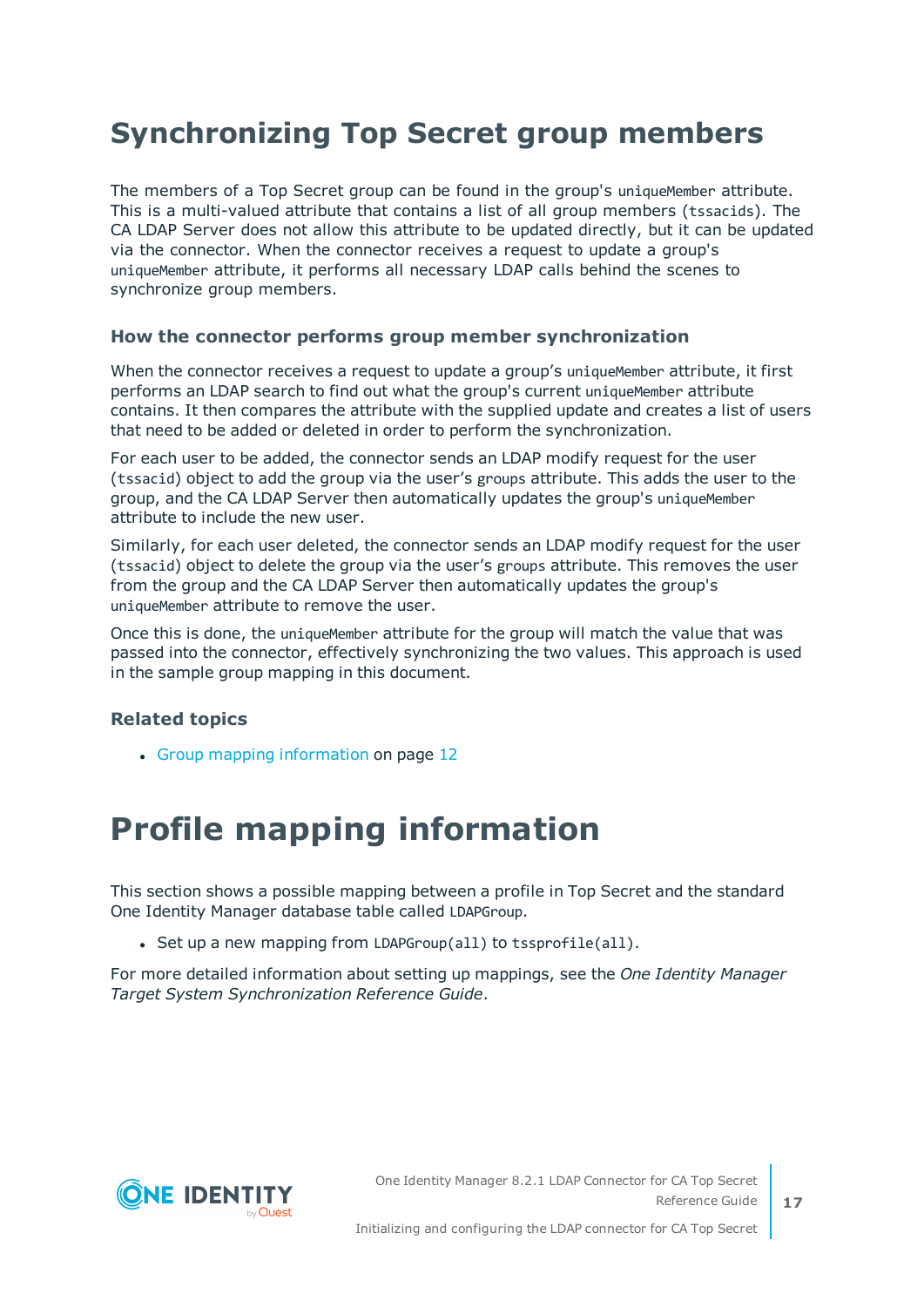#### **Detailed information about this topic**

- [Mandatory](#page-17-0) Top Secret profile attributes on page 18
- Property [mapping](#page-17-1) rules on page 18
- Object [matching](#page-20-0) rules on page 21
- [Synchronizing](#page-21-0) Top Secret profile memberships on page 22

### <span id="page-17-0"></span>**Mandatory Top Secret profile attributes**

When creating a profile in the Top Secret database, the following LDAP attributes must be defined:

- objectclass
- tssprofile
- $\cdot$  name
- Department
- User-Type

#### **Related topics**

- Property [mapping](#page-17-1) rules on page  $18$
- Object [matching](#page-20-0) rules on page 21

### <span id="page-17-1"></span>**Property mapping rules**

• CanonicalName ← vrtEntryCanonicalName

vrtEntryCanonicalName is a virtual property, set to the canonical name of the object in the connector. Select the **Ignore case sensitivity** check box.

Sample value:

COM/MYCOMPANY/TOPSECRET1/PROFILES/PROFILE1

• cn  $\leftarrow$  → tssprofile

On the Top Secret system, tssprofile is the profile ID. Select the **Ignore case sensitivity** check box.

Sample value:

PROFILE1

• DistinguishedName ← vrtEntryDN

vrtEntryDN is a virtual property, set to the DN of the object in the connector. Sample value:



One Identity Manager 8.2.1 LDAP Connector for CA Top Secret Reference Guide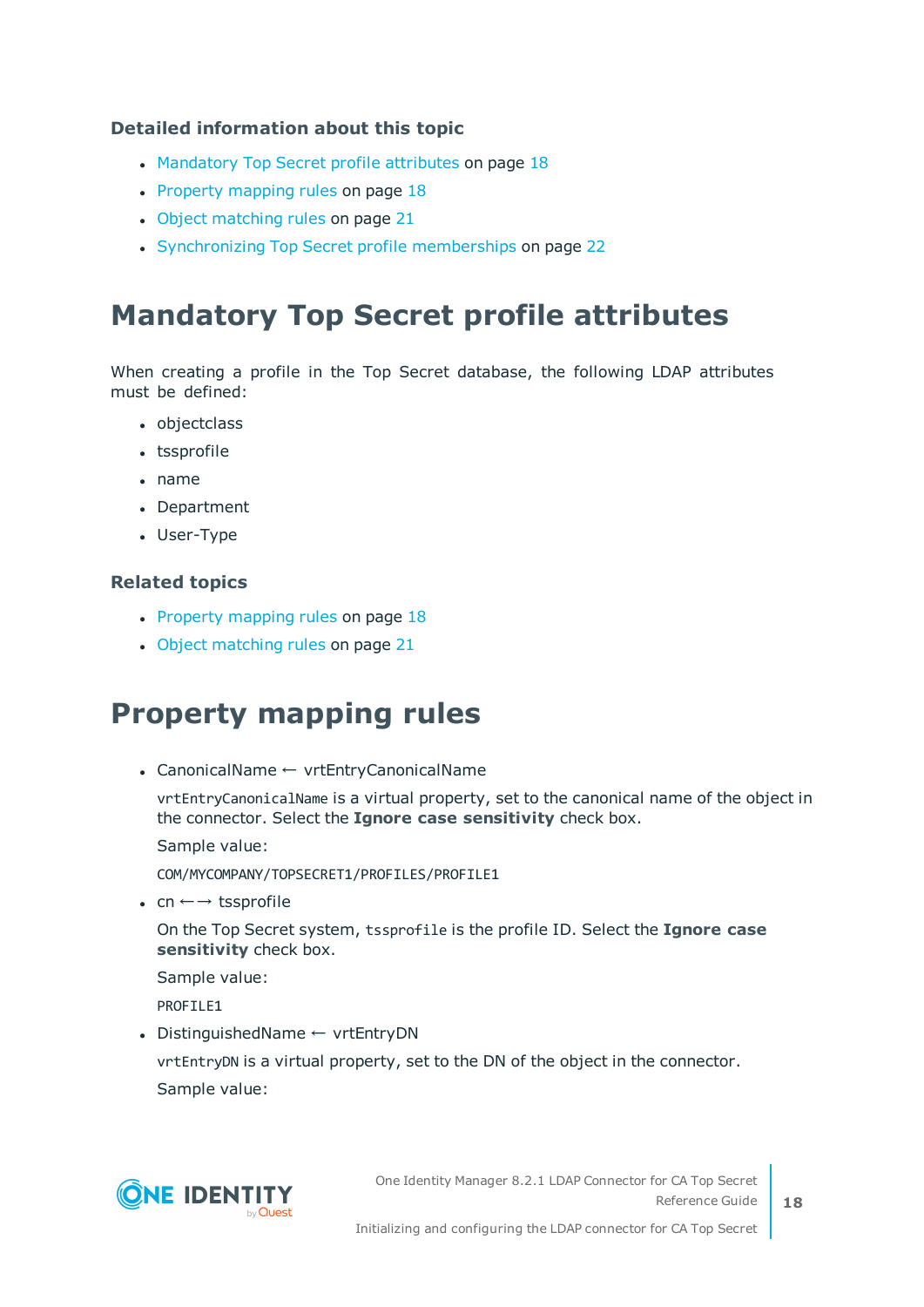tssprofile=PROFILE1,tssadmingrp=profiles,host=topsecret1,o=mycompany,c=com

• ObjectClass  $\leftarrow \rightarrow$  objectClass

The objectClass attribute (multi-valued) on the Top Secret system. Select the **Ignore case sensitivity** check box.

Sample value:

**TSSPROFILE** 

• StructuralObjectClass ← vrtStructuralObjectClass

vrtStructuralObjectClass on the Top Secret system defines the single object class for the object type. Select the **Ignore case sensitivity** check box.

Sample value:

TSSPROFTLE

• UID LDPDomain ← vrtIdentDomain

Create a fixed-value property variable on the Top Secret side calledvrtIdentDomain that is set to the value \$IdentDomain\$. Map this to UID\_LDPDomain. This causes a conflict and the Property Mapping Rule Conflict Wizard opens automatically.

#### *To resolve the conflict*

- 1. In the Property Mapping Rule Conflict Wizard, select the first option and click **OK**.
- 2. On the **Select an element** page, select **Ident\_Domain** and click **OK**.
- 3. Confirm the security prompt with **OK**.
- 4. On the **Edit property**page:
	- a. Clear **Save unresolvable keys**.
	- b. Enable **Handle failure to resolve as error**.
- 5. To close the Property Mapping Rule Conflict Wizard, click **OK**.

Sample value:

TOPSECRET1

• vrtParentDN  $\rightarrow$  vrtEntryParentDN

Create a virtual attribute on the One Identity Manager side equal to a fixed string representing the parent DN for the object that is being manipulated. Select the **Ignore case sensitivity** check box.

Sample value:

tssadmingrp=profiles,host=topsecret1,o=mycompany,c=com

•  $vrtRDN \rightarrow vrtEntryRDN$ 

Create a new variable on the One Identity Manager side of type **Script Property** with the name vrtRDN and a data type of **String**. In the **Scripts** section, enter one of the following scripts in the **Read script** section, depending on whether your project is configured for C# or Visual Basic.

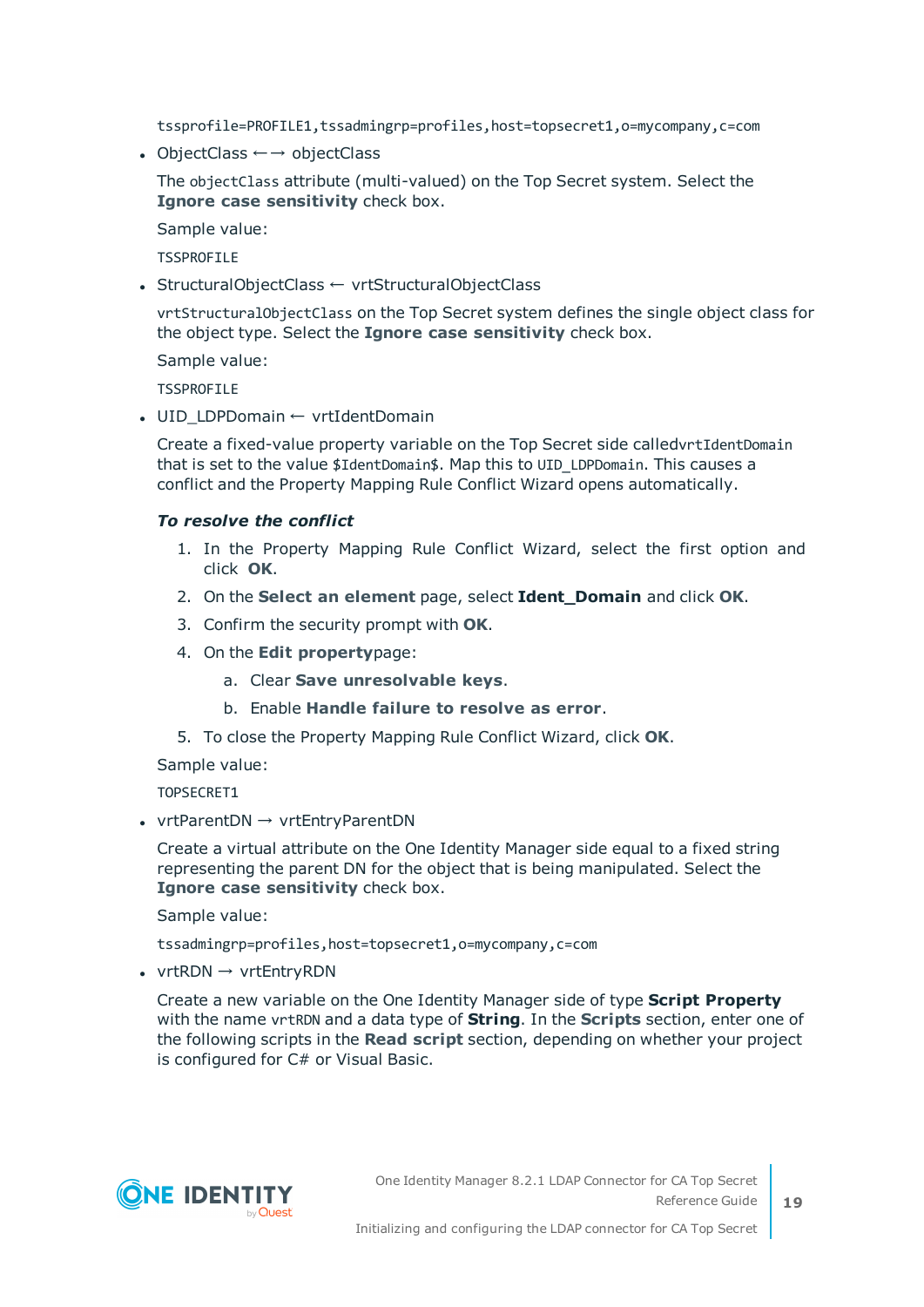C# Script:

```
references VI.TSUtils.dll;
return (VI.TargetSystem.Base.Utils.LDAP.RDN.Create("cn", useOldValues ? $cn
[o]$ : $cn$).ToString()).Replace("cn=","tssprofile=");
```
VB Script:

```
References VI.TSUtils.dll
Imports VI.TargetSystem.Base.Utils.LDAP
Dim name as String = ""
If useOldValues Then
name = $cn[o]$
Else
name = $cn$End If
return RDN.Create("cn",name).ToString().Replace("cn=","tssprofile=")
```
Then map vrtRDN to vrtEntryRDN on the Top Secret side.

Sample value:

tssprofile=PROFILE1

• Description  $\leftarrow$  → name

The name attribute contains a description for the profile. Select the **Ignore case sensitivity** check box.

Sample value:

TEST PROFILE

• UID LDAPContainer ← vrtEmpty

This is a workaround needed to support membership mappings. Create a new fixed-value variable on the Top Secret side of type**String** with no value called vrtEmpty. This is mapped to UID\_LDAPContainer. This generates a property mapping rule conflict.

#### *To resolve the conflict*

- <sup>l</sup> In the Property Mapping Rule Conflict Wizard, highlight **Select this option if you do not want to change anything** and click **OK**.
- vrtMember  $\leftarrow \rightarrow$  uniqueMember

This mapping is used to synchronize profile membership information.

- 1. Create a new virtual entry on the One Identity Manager side of type **Members of M:N schema types** with the name vrtMember. Select the **Ignore case** and **Enable relative component handling** check boxes.
- 2. Add the following M:N schema types:

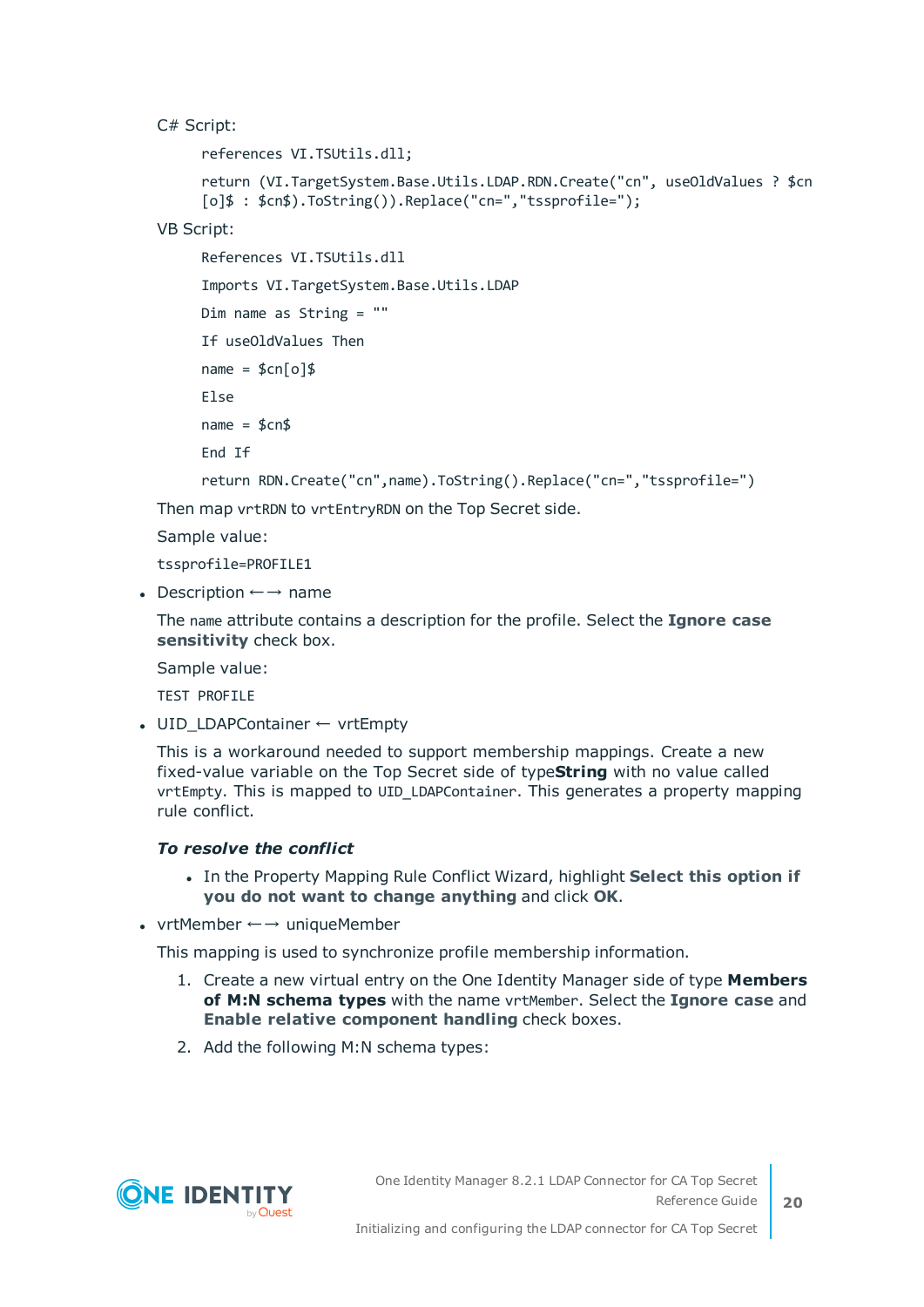- a. Add an entry for LDAPAccountInLDAPGroup. Set the left box to UID\_ LDAPGroup and the right box to UID\_LDAPAccount. Set the **Primary Key Property** to DistinguishedName.
- b. Add an entry for LDAPGroupInLDAPGroup. Set the left box to UID\_ LDAPGroupChild and the right box to UID\_LDAPGroupParent. Set the **Primary Key Property** to DistinguishedName.
- 3. Create a new mapping rule of type **Multi-reference mapping rule**. Set the rule name to **Member** and the mapping direction to **Both directions**. Set the One Identity Manager schema property to vrtMember and the Top Secret schema property to uniqueMember.
- $vrtType \rightarrow User-Type$

Create a new fixed-value property on theOne Identity Manager side of type **String** with the value PROFILE. Call the property vrtType. Map this to User-Type on the Top Secret side. Select the **Ignore case sensitivity** check box.

• SeeAlso  $\leftarrow$  → Department

The Department attribute defines the Top Secret department assigned to the profile. A suitable string attribute on the One Identity Manager side to store this value is SeeAlso. Select the **Ignore case sensitivity** check box.

Sample value:

TSSDEPT1

#### **Related topics**

- [Mandatory](#page-17-0) Top Secret profile attributes on page  $18$
- Object [matching](#page-20-0) rules on page 21

### <span id="page-20-0"></span>**Object matching rules**

• DistinguishedName (primary rule) vrtEntryDN

vrtEntryDN is a virtual property, set to the DN of the object in the connector. This forms a unique ID to distinguish individual user objects on the Top Secret system.

#### *To convert this mapping into an object matching rule*

- 1. Select the property mapping rule in the rule window.
- 2. Click in the rule view toolbar.

A message appears.

3. Click **Yes** to convert the property mapping rule into an object matching rule and save a copy of the property mapping rule.

Sample value:

tssprofile=PROFILE1,tssadmingrp=profiles,host=topsecret1,o=mycompany,c=com

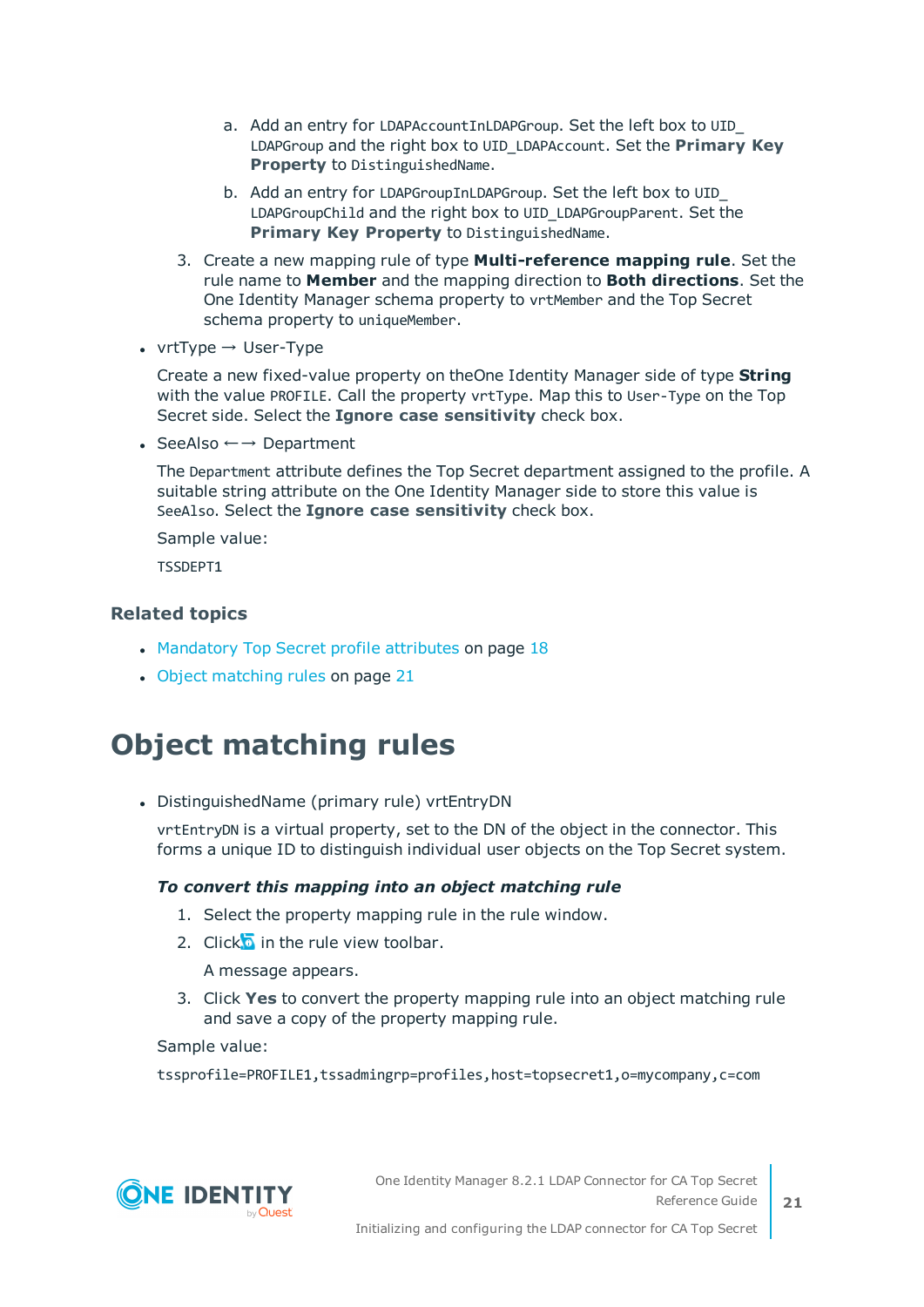#### **Related topics**

- [Mandatory](#page-17-0) Top Secret profile attributes on page 18
- Property [mapping](#page-17-1) rules on page  $18$

### <span id="page-21-0"></span>**Synchronizing Top Secret profile memberships**

The members of a Top Secret profile can be found in the profile's uniqueMember attribute. This is a multi-valued attribute that contains a list of all profile members (tssacids). The CA LDAP Server does not allow this attribute to be updated directly, but it can be updated via the connector. When the connector receives a request to update a profile's uniqueMember attribute, it performs all necessary LDAP calls behind the scenes to synchronize profile members.

#### **How the connector performs profile member synchronization**

When the connector receives a request to update a profile's uniqueMember attribute, it first performs an LDAP search to find out what the profile's current uniqueMember attribute contains. It then compares the attribute with the supplied update and creates a list of users that need to be added or deleted in order to perform the synchronization.

For each user to be added, the connector sends an LDAP modify request for the user (tssacid) object to add the group via the user's groups attribute. This adds the user to the profile, and the CA LDAP Server then automatically updates the profile's uniqueMember attribute to include the new user.

Similarly, for each user deleted, the connector sends an LDAP modify request for the user (tssacid) object to delete the profile via the user's groups attribute. This removes the user from the profile and the CA LDAP Server then automatically updates the profile's uniqueMember attribute to remove the user.

Once this is done, the uniqueMember attribute for the profile will match the value that was passed into the connector, effectively synchronizing the two values. This approach is used in the sample profile mapping in this document.

#### **Related topics**

• Profile mapping [information](#page-16-1) on page 17

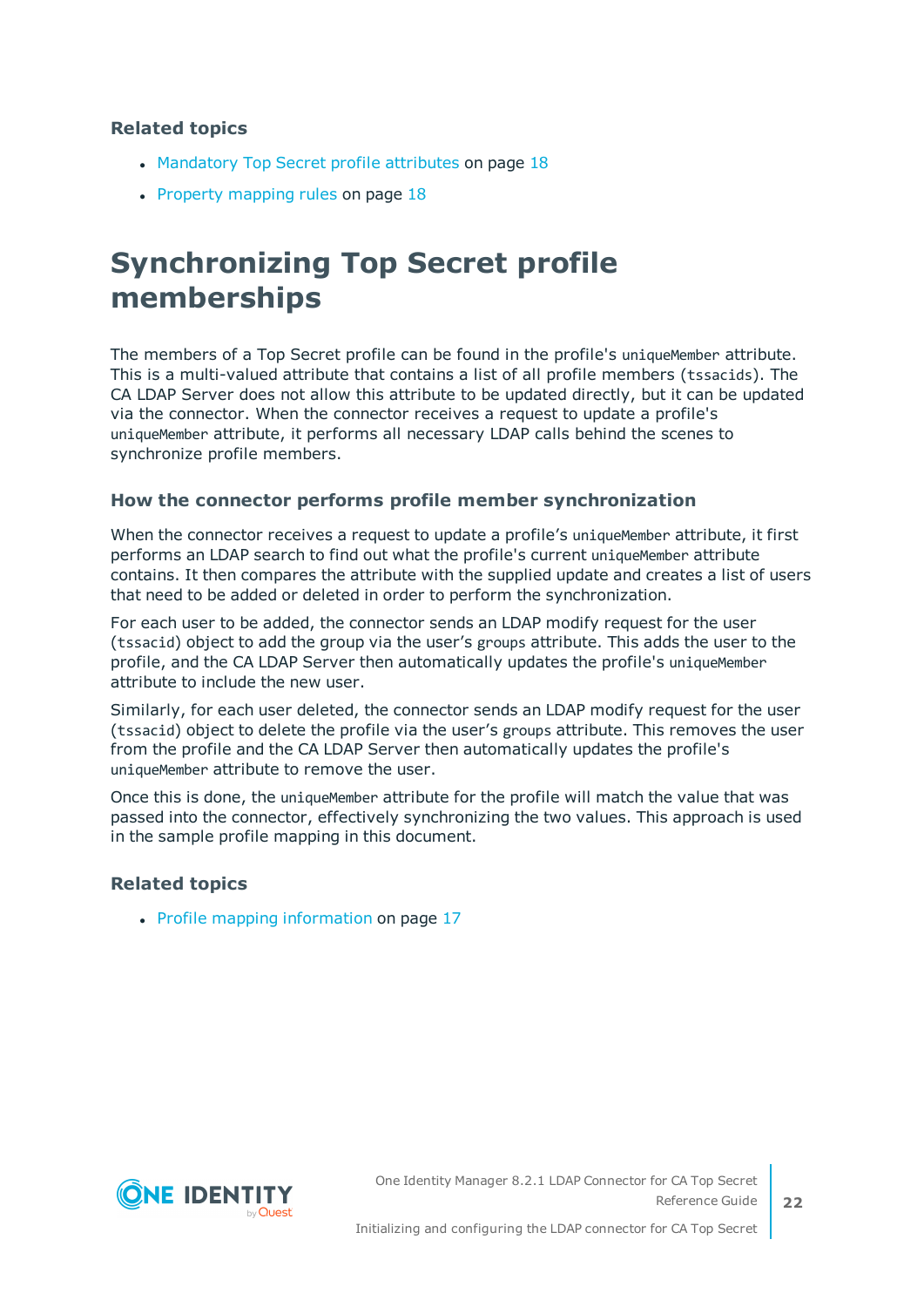# **Appendix A**

# **Appendix:Top Secret attributes**

<span id="page-22-0"></span>The following table lists the Top Secret user, group and profile attributes that are made available to One Identity Manager by the Top Secret LDAP connector.

| Table 3: List of Top Secret user, groups, and profile attributes |  |  |  |  |  |  |  |
|------------------------------------------------------------------|--|--|--|--|--|--|--|
|------------------------------------------------------------------|--|--|--|--|--|--|--|

| <b>Attribute name</b> |  |
|-----------------------|--|
| Acid-All              |  |
| Acid-Audit            |  |
| Acid-Create           |  |
| Acid-Defnode          |  |
| Acid-Info             |  |
| Acid-Maintain         |  |
| AcidMatchlim          |  |
| Acid-Report           |  |
| Acid-XAuth            |  |
| AdminAcid             |  |
| AdministeringAcid     |  |
| AdministeringDate     |  |
| AdministeringSMFid    |  |
| AdministeringTime     |  |
| AdminListData         |  |
| AdminMisc1            |  |
| AdminMisc2            |  |
| AdminMisc3            |  |

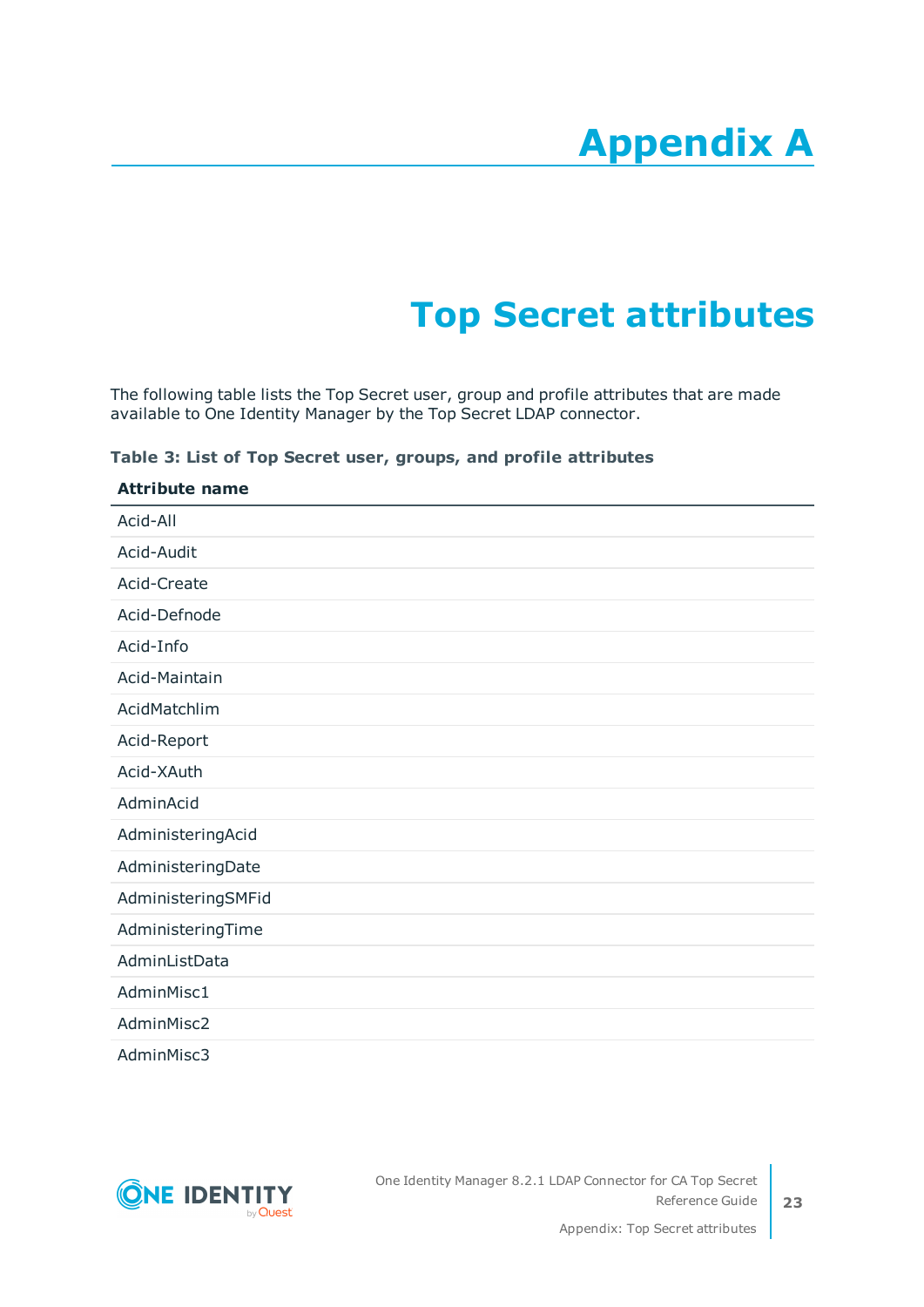| <b>Attribute name</b>             |
|-----------------------------------|
| AdminMisc4                        |
| AdminMisc5                        |
| AdminMisc6                        |
| AdminMisc7                        |
| AdminMisc8                        |
| AdminMisc9                        |
| AdminSuspend                      |
| AllowLocalIPWPhrase               |
| APPC-Sysout-AcctNum               |
| APPC-Sysout-Addr1                 |
| APPC-Sysout-Addr2                 |
| APPC-Sysout-Addr3                 |
| APPC-Sysout-Addr4                 |
| APPC-Sysout-Bldg                  |
| APPC-Sysout-Dept                  |
| APPC-Sysout-Name                  |
| APPC-Sysout-Room                  |
| Audit-Attr                        |
| AuthoritytoGraphicMonitorFacility |
| AutoOwnDatasetHLQ                 |
| Available-Cmds-per-Facility       |
| Bypass-Dsn-Check                  |
| Bypass-Job-Submission-Check       |
| Bypass-Limited-Cmd-Facility-Check |
| Bypass-Minidisklink-Check         |
| Bypass-Resource-Check             |
| Bypass-Volume-Check               |
| <b>CICS-Auto-Transaction</b>      |

CICS-Oper-Class

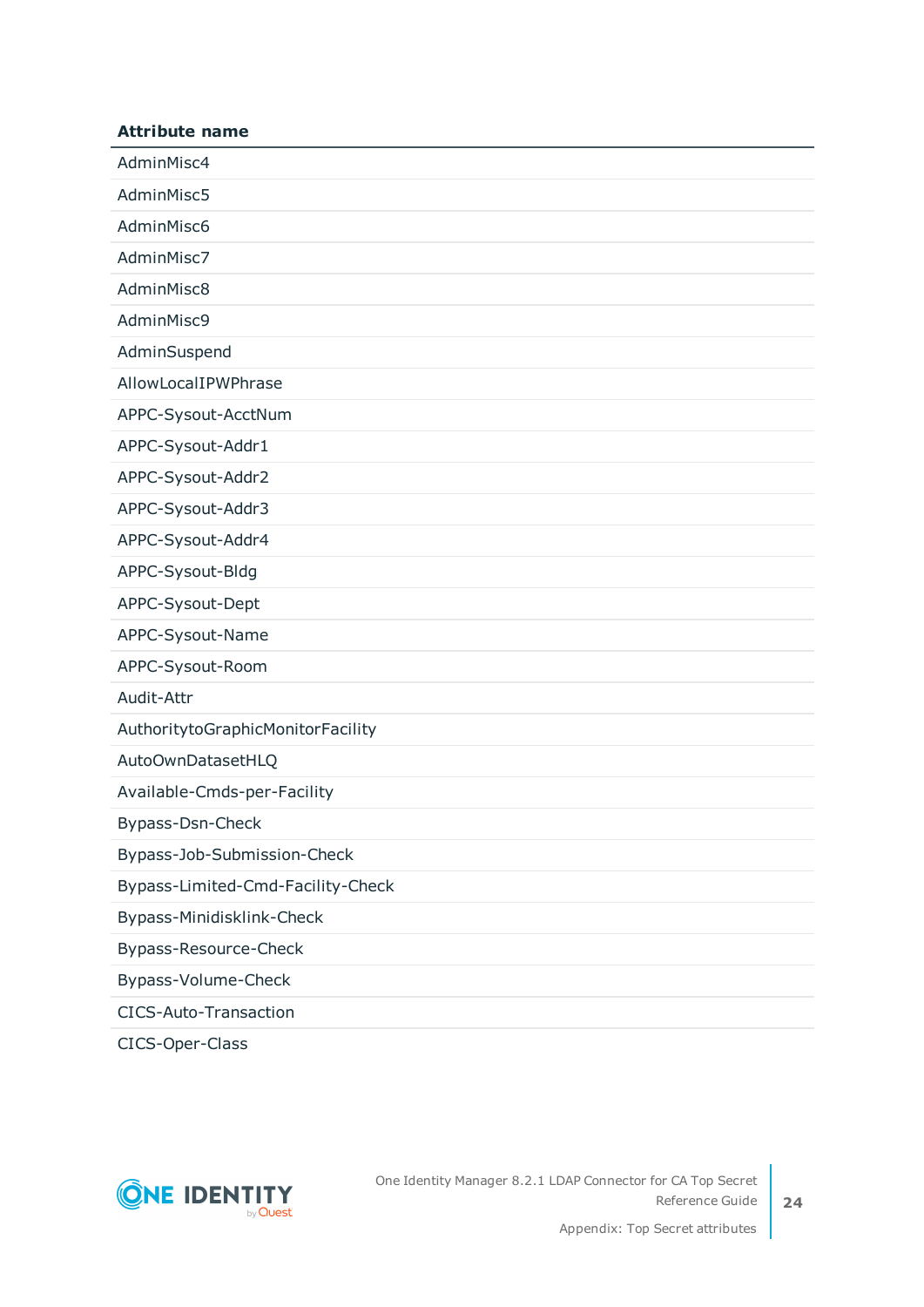### CICS-Oper-Identification CICS-Oper-Property CICS-Security-Key CICS-Time-Out Console-Auth ConsoleIdentifier Created-Date Created-Time DCESegmentFlags Default-Remote-Nodes Department Division DUF-Extract DUF-Update EIMProfile EncryptedKey

EncryptionType

**Attribute name**

ExpireNow

ExpirePassPhraseNow

Expires

For-Number-of-Days

Globally-Admin-Profile

groupmemberOf

Groups

HomeCell

IMS-Multi-Sys-Coupling

InitialCommand

Installation-Data

InstallationExitSuspended

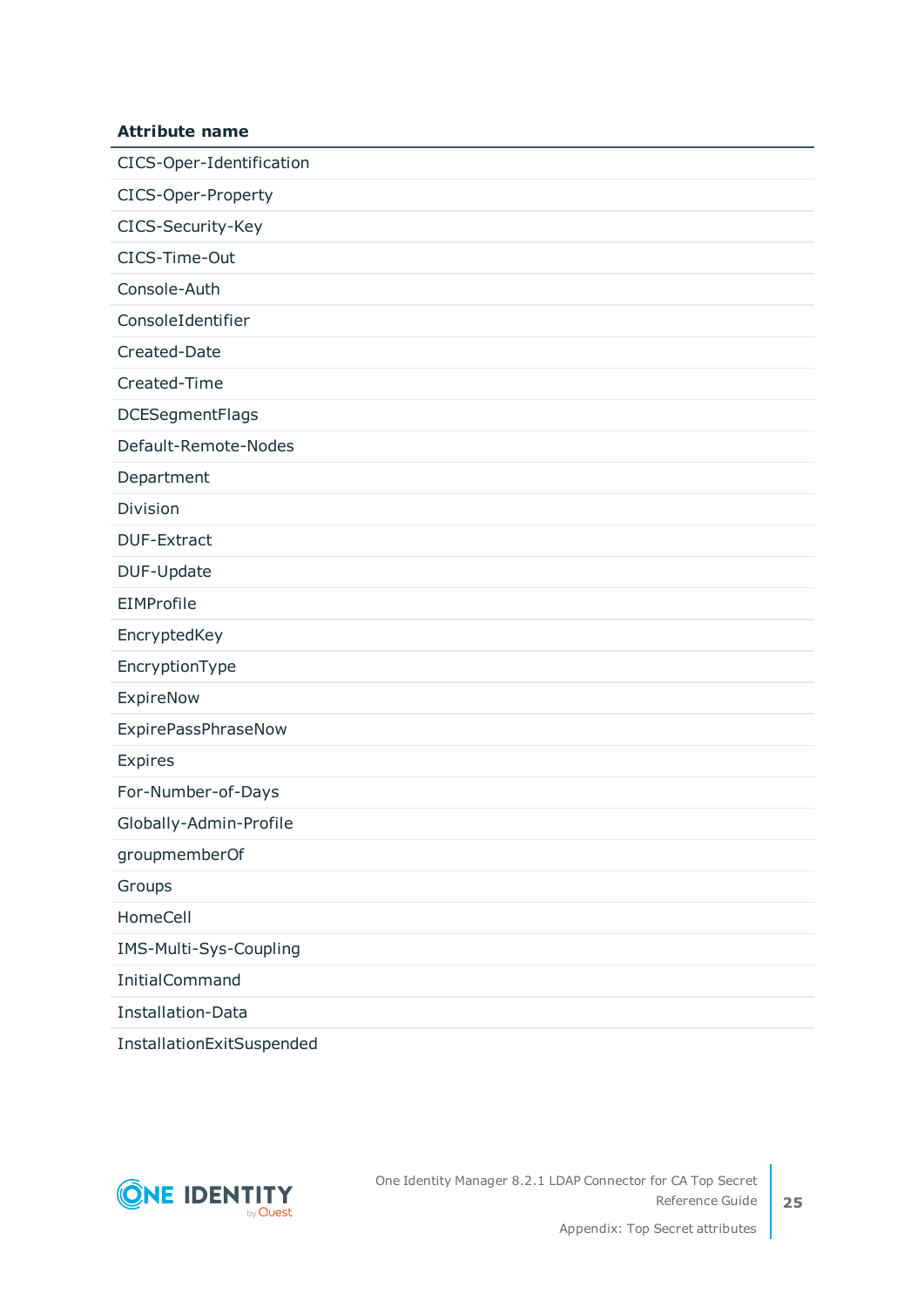| <b>Attribute name</b>  |
|------------------------|
| KerberosName           |
| Language-Pref          |
| Last-Access-Count      |
| Last-Accessed-From-CPU |
| LastLoginDTS           |
| Last-Used-Date         |
| Last-Used-Facility     |
| Last-Used-Time         |
| LDAP-Destinations      |
| LDAPUser               |
| LinuxEntries           |
| LinuxName              |
| ListData-Acids         |
| ListData-Admin         |
| ListData-All           |
| ListData-Basic         |
| ListData-Cics          |
| ListData-Instdata      |
| ListData-LCF           |
| ListData-Names         |
| ListData-Password      |
| ListData-Profile       |
| ListData-PWVIEW        |
| ListData-Resource      |
| ListData-SessKey       |
| ListData-SMS           |
| ListData-Source        |
| ListData-Tso           |
|                        |

ListData-WorkAttr

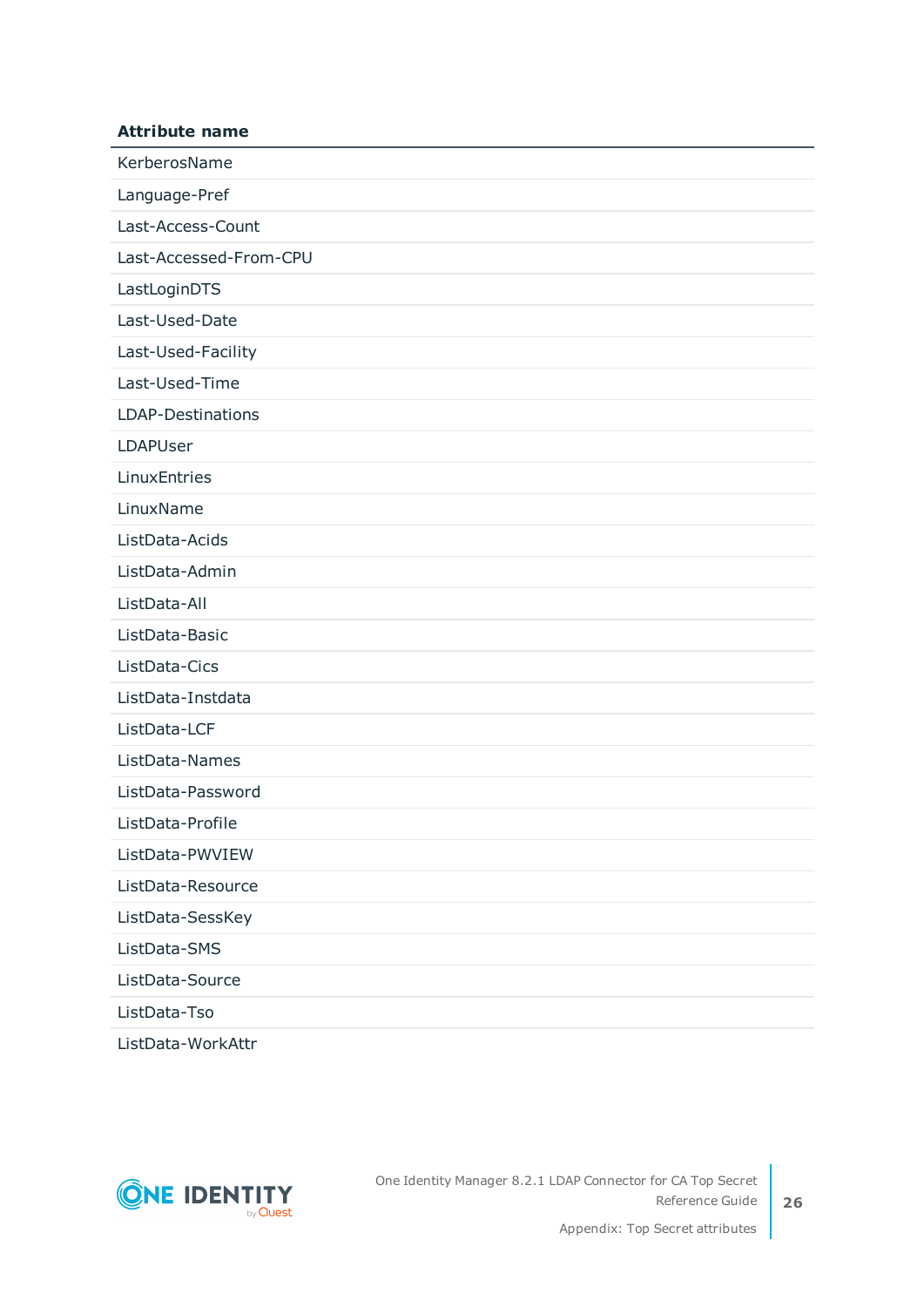| <b>Attribute name</b> |
|-----------------------|
| ListData-XAuth        |
| ListofScopeClasses    |
| LotusName             |
| M1-All                |
| M1-Instdata           |
| M1-LCF                |
| M1-LTime              |
| M1-Noats              |
| M1-RDT                |
| M1-Suspend            |
| M1-TSSSim             |
| M1-User               |
| M <sub>2</sub> -All   |
| M2-APPCLU             |
| M2-DLF                |
| M2-SMS                |
| M2-Target             |
| M2-TSO                |
| M2-WorkAttr           |
| M3-ALL                |
| M3-SDT                |
| M4-ALL                |
| M4-CERTAUTH           |
| M4-CERTCHEK           |
| M4-CERTEXPO           |
| M4-CERTGEN            |
| M4-CERTLIST           |
| M4-CERTSITE           |
| M4-CERTUSER           |

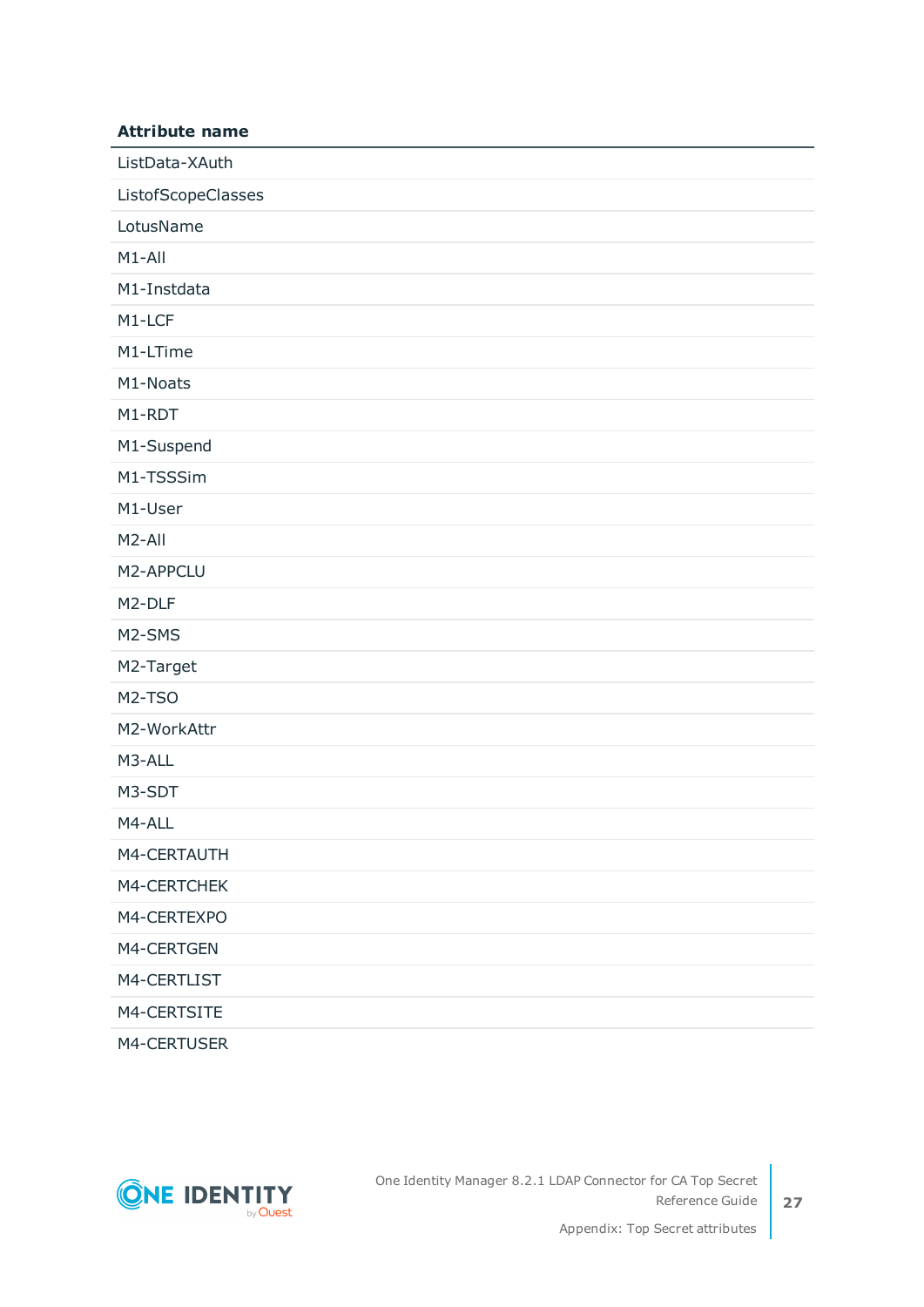| <b>Attribute name</b>     |
|---------------------------|
| M4-KERBUSER               |
| M5-ALL                    |
| M5-DCLADMIN               |
| M5-DCLIST                 |
| M5-MLSADMIN               |
| M8-All                    |
| M8-LISTAPLU               |
| M8-ListRDT                |
| M8-ListSDT                |
| M8-ListSTC                |
| M8-MCS                    |
| M8-NOMVSDF                |
| M8-PWMAINT                |
| M8-Remasusp               |
| M9-All                    |
| M9-Bypass                 |
| M9-Console                |
| M9-Generic                |
| M9-Global                 |
| M9-Mastfac                |
| M9-Mode                   |
| M9-STC                    |
| M9-Trace                  |
| Master-Facility           |
| MaxAddrSpaceSize          |
| MaxCPUTime                |
| MaxDataSpacePages         |
| <b>MaxFilesPerProcess</b> |

Maximum-Non-Shared-Memory-Space

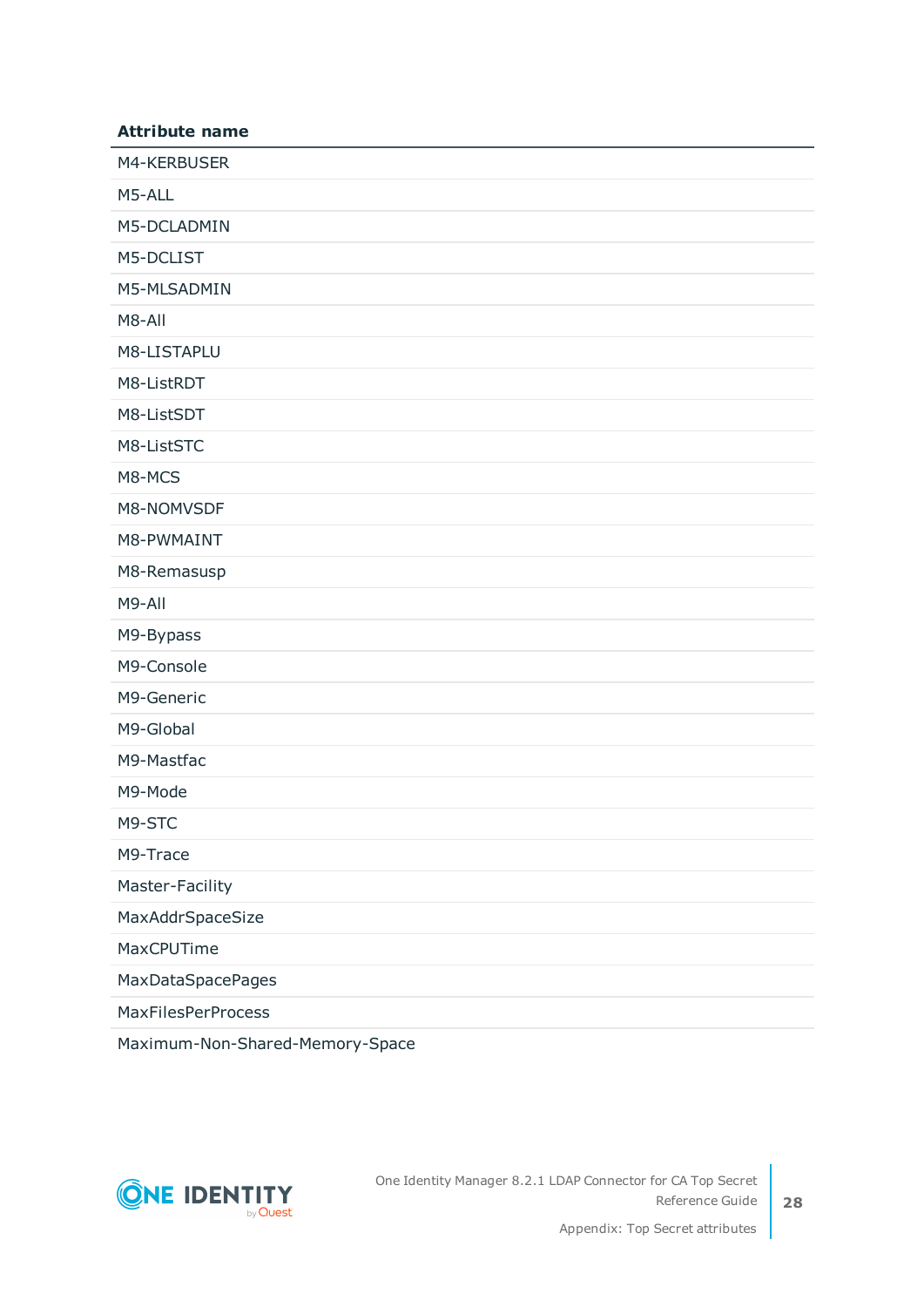#### **Attribute name**

| Maximum-Shared-Memory-Space            |
|----------------------------------------|
| <b>MaxProcess</b>                      |
| MaxPthreadsCreated                     |
| MaxTicketLife                          |
| MCS-Alternate-Grp                      |
| MCS-Authirized-Cmds                    |
| MCS-Auto-Cmds                          |
| MCS-Cmd-Target-System                  |
| MCS-Delete-Oper-Cmds                   |
| MCS-Display-Format                     |
| MCS-Keyword                            |
| MCS-Log-Cmds                           |
| MCS-Migration-ID                       |
| <b>MCS-Monitor</b>                     |
| MCS-Msgs-Queue-Storage                 |
| MCS-Msgs-Received                      |
| MCS-Receive-ConsoledZero-Message       |
| MCS-Receive-HardCopy-Messages          |
| MCS-Receive-Unknown-ConsoleID-Messages |
| MCS-Routing-Code                       |
| MCS-Undelivered-Msgs                   |
| memberOf                               |
| MLSDfltSecLabel                        |
| <b>MLSSecLabels</b>                    |
| Modified-Date                          |
|                                        |
| Modified-Time                          |
| Multi-Region-Optimized-Signon          |

No-Automatic-Dsn-Protection

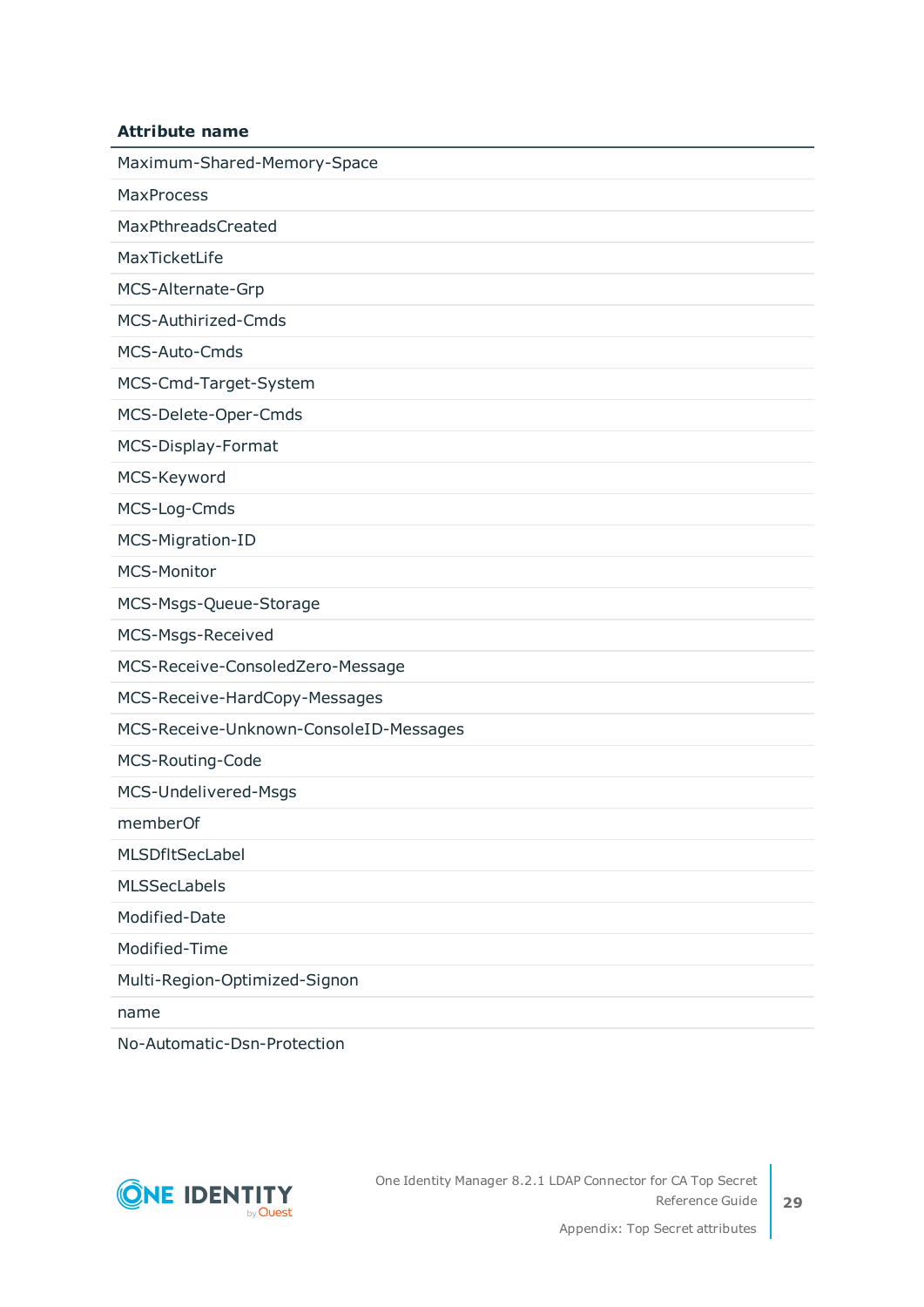#### **Attribute name**

No-Automatic-Terminal-Signon

No-OMVS-Default-User

No-Password-Chg

NovellName

No-Vthresh-Suspend

objectClass

OMVS-Dflt-Group

OMVS-Group-ID

OMVS-Home-Subdir

OMVS-Program

OMVS-User-ID

Operating-Mode

PassPhrase

PasswordSuspended

Physical-Security-Key

Policy-Profiles

PrincipalNameofUser

Profile-After

Profile-Before

Profile-First

Profile-Names

Profile-Until-Date

ProgramIdentifierinOtherDomain

PWPhrase

ReceiveUnsolicitedMessages

Refresh

RestrictedAccess

Restricted-Cmds-per-Facility

SecurityCheckIdentifier

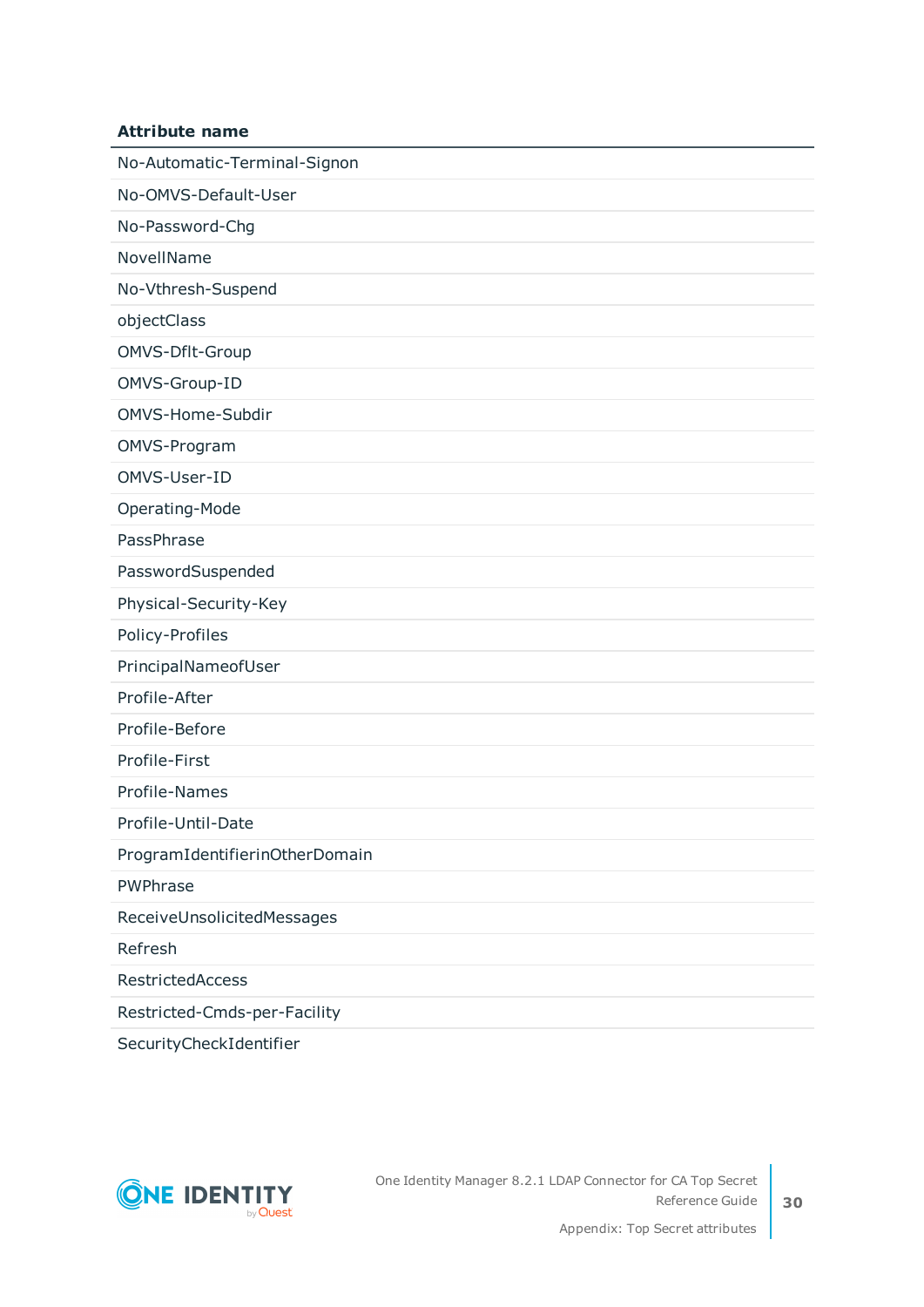### **Attribute name** SMS-Application-ID SMS-Data-Class SMS-Mgmt-Class SMS-Storage-Class Source-Reader StringFormofUUID Target-Notes-for-Cmds Terminal-Lock-Time Time-Zone Trace-ACID-Activity TSO-Hold-Class TSO-Job-Class TSO-Logon-Account TSO-Logon-Command TSO-Logon-Proc TSO-Max-Region-Size TSO-Message-Class TSO-Multiple-Passwords TSO-Options TSO-Output-Destination TSO-Performance-Grp TSO-Region-Size TSO-Sysout-Class TSO-Unit TSO-User-Data tssacid tssgroup tssprofile

UIDGIDRange

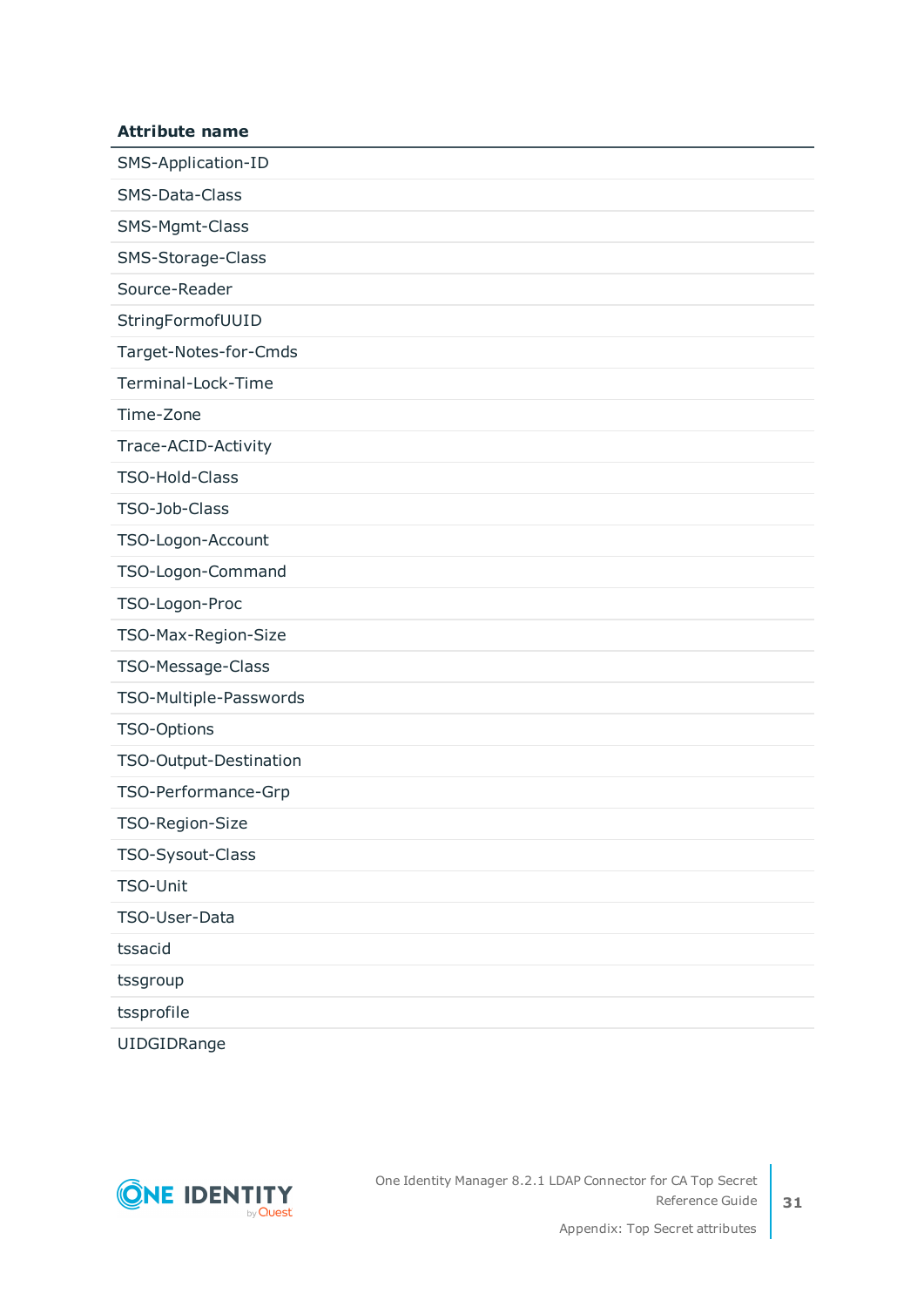#### **Attribute name**

uniqueMember

Until-Date

User-Access

UserDefFields

UserHomeCellUUID

userPassword

userPassword-Expire

userPassword-Interval

userPasswordPhraseInterval

User-Suspend

User-Type

Using-Acid

ViolationsSuspended

VSE-IES-Dflt-Usercat

VSE-IES-Fld1

VSE-IES-Fld2

VSE-IES-Init

VSE-IES-Synm-ModelID

VES-IES-Type

Wait-for-Synchronous-Processing

Zone